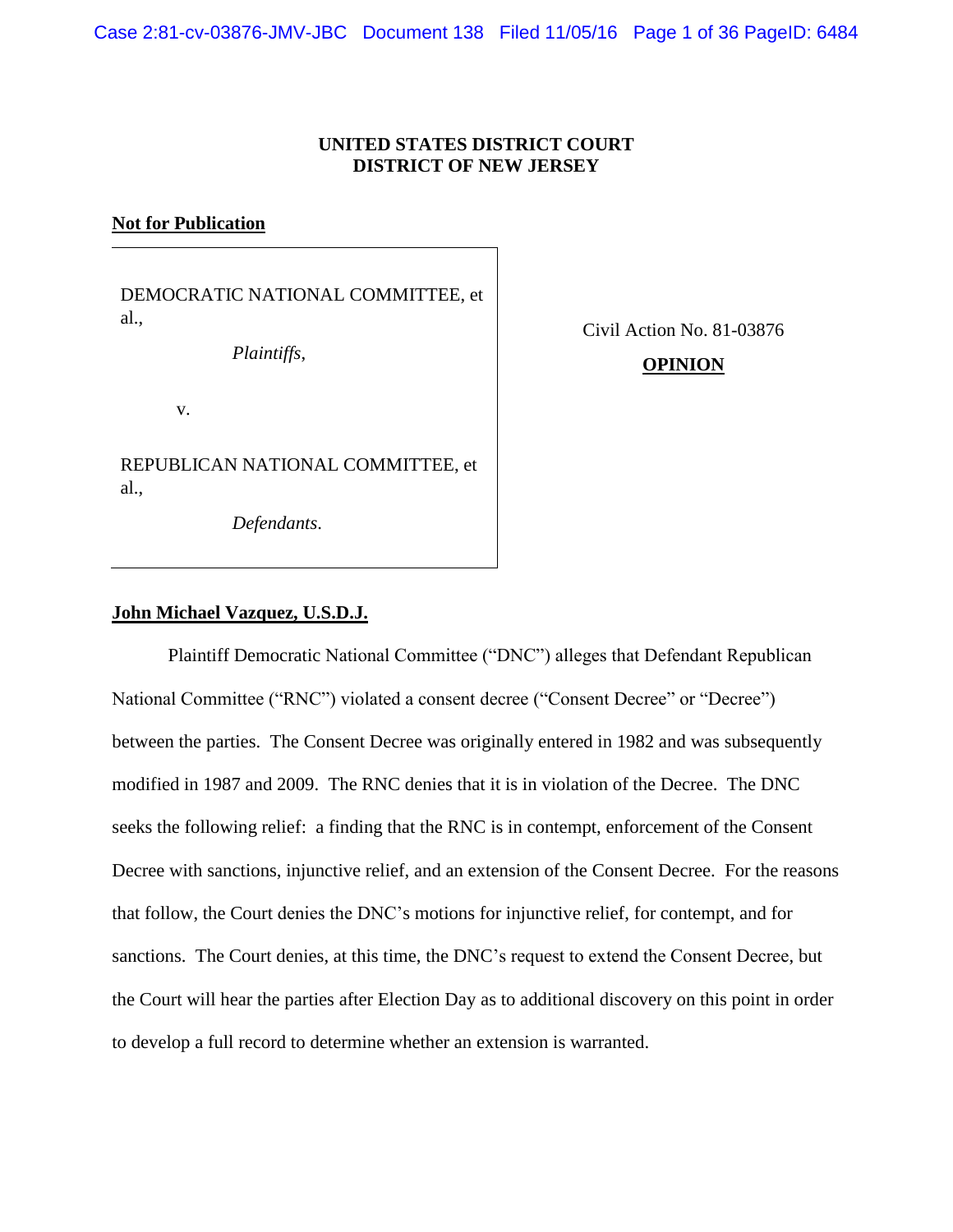This opinion will first review the current posture of this matter before turning to the background of the Consent Decree and the positions of the parties. The Court will then analyze the DNC and RNC's arguments in light of the Decree and the applicable law.

### **I. BACKGROUND**

#### **A. Procedural History of the Current Dispute**

On October 26, 2016, the DNC requested that the Court issue an order requiring the RNC to show cause why the relief sought by the DNC should not be granted. D.E. 95. The DNC included a brief and numerous exhibits in support of its position. The matter was assigned to the Court<sup>1</sup> on October 27 and, in lieu of issuing the order to show cause, the Court held a telephone conference with counsel for both parties the same day. Following the conference, the Court issued a scheduling order, which addressed the dates for briefing, discovery requests, and oral argument. D.E. 102. The Court also denied the DNC's request for temporary restraints, instead indicating that the Court would rule on the request for injunctive relief following full briefing and argument. *Id.*

As to discovery, the DNC filed a request on October 27, 2016, seeking one category of agreements and understandings, and six areas of "communications." "Communications" was to have the "broadest possible meaning and include without limitation, emails, text messages, written correspondence, and any other form of communication, electronic or written." D.E. 103. The RNC filed its objections the next day, essentially arguing that the DNC's requests would result in voluminous discovery, were improperly seeking competitive intelligence, and would be unduly burdensome in light of the time constraints due to the approaching Election Day. D.E.

 $1$  From the inception of the matter in 1981 through the final modification to the Consent Decree in 2009, the case was overseen by the Honorable Dickinson R. Debevoise, U.S.D.J. Judge Debevoise passed away in August 2015.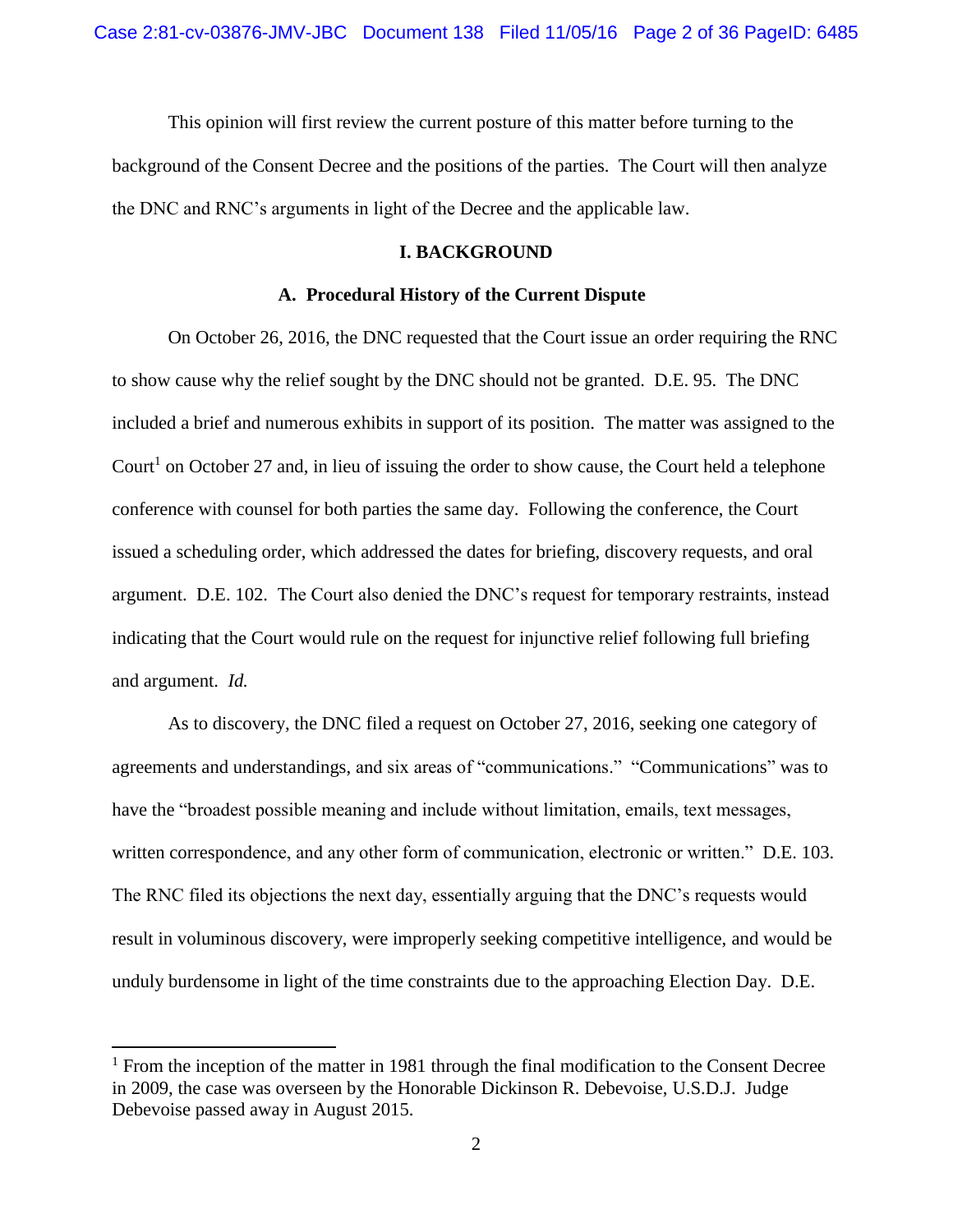107. On October 31, 2016, the Court held another conference call to address discovery. The Court agreed with the RNC that the DNC's broad requests were unworkable in light of the timeframe in which the Court had to render its decision (i.e. before November 8),<sup>2</sup> but did order the RNC to produce affidavits from the person or person(s) with knowledge of the events set forth in the DNC's motion.D.E. 103. After reviewing additional submissions from the DNC, (D.E. 114), the Court ordered additional discovery as to the RNC's purported use of poll observers. D.E. 118.

The RNC filed its opposition brief and exhibits on October 31, 2016, to which the DNC replied on November 3, 2016. The Court then held oral argument the next day, November 4**.**

### **B. Background of the Consent Decree**

The original Consent Decree was entered in 1982.<sup>3</sup> The Decree was the result of the settlement of a lawsuit which claimed that, in connection with the 1981 New Jersey Gubernatorial election, the RNC and the New Jersey Republican State Committee attempted to intimidate the minority voters, in violation of the Voting Rights Act, 42 U.S.C. §§ 1971, *et seq. Democratic Nat'l Comm., v. Republican Nat'l Comm.*, 671 F. Supp. 2d 575, 579 (D.N.J. 2009), *aff'd*, 673 F.3d 192 (3d Cir. 2012), *cert. denied*, 133 S. Ct. 931 (2013). Specifically, the RNC sent sample ballots to areas where a large portion of the voters were ethnic minorities, then asked that the name of each voter whose ballot was returned as undeliverable be removed from New

<sup>&</sup>lt;sup>2</sup> The Court denied the DNC's discovery requests without prejudice, D.E. 113 at 2 n.2., permitting the DNC to renew its requests after Election Day when the constrained timeframe would no longer be an issue.

<sup>&</sup>lt;sup>3</sup> The plaintiffs to the 1982 Consent Decree included, besides the DNC, the New Jersey Democratic State Committee, and Virginia L. Peggins. In addition to the RNC, the defendants were comprised of the New Jersey Republican State Committee, Alex Hurtado, Ronald C. Kaufman, and John A. Kelly.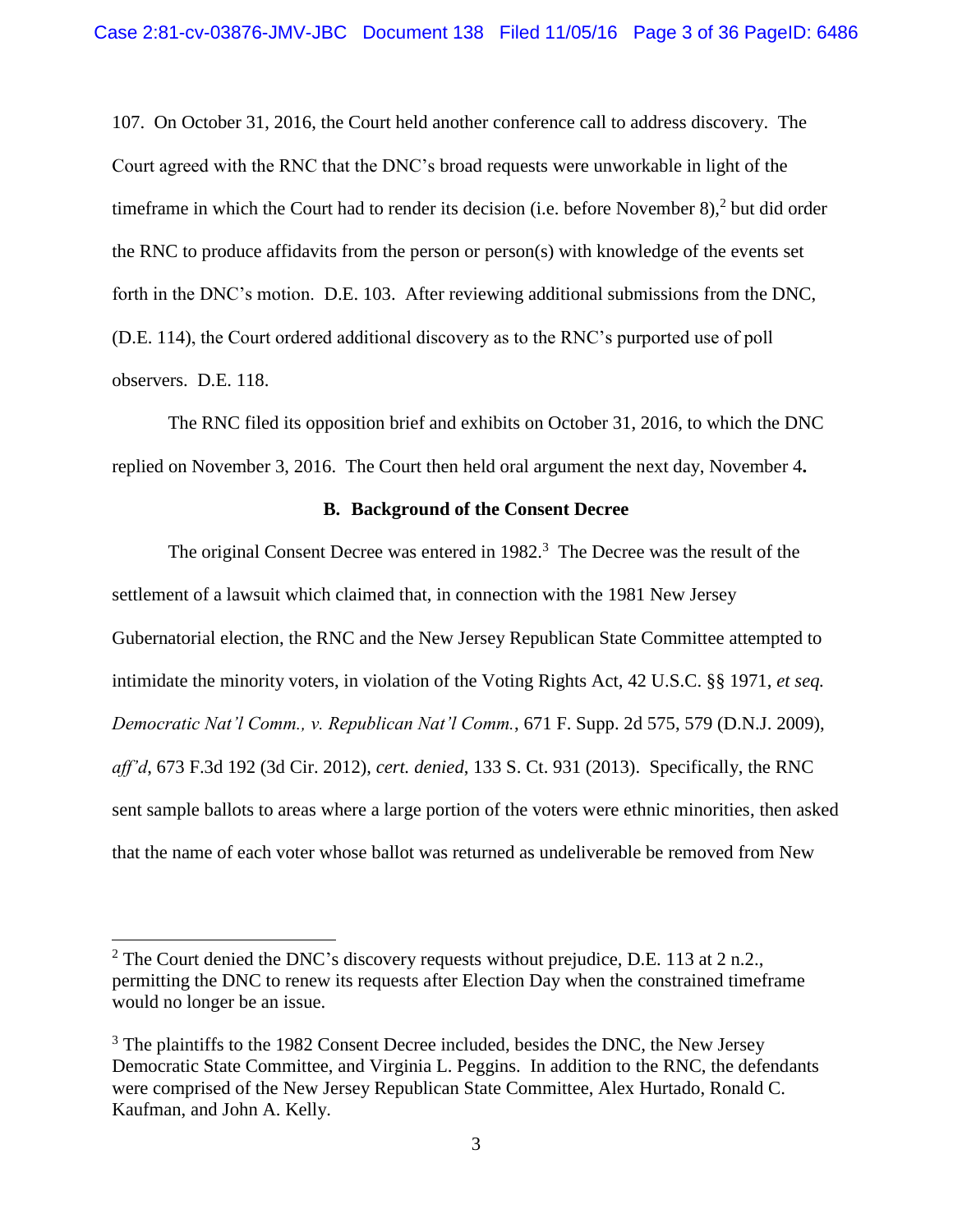Jersey's voter rolls. *Id.* In addition, in an alleged effort of intimidation, the RNC hired off-duty law enforcement officers to patrol polling places in minority precincts. *Id.* The officers wore armbands that read: "National Ballot Security Task Force," and some carried two-way radios and firearms. *Id.*

The Consent Decree was filed on November 1, 1982. Section Two of the Decree set

forth the activities of the RNC that were required or prohibited by the agreement. Among other

things, the RNC agreed that it would it would "in the future, in all states and territories of the

United States":

(d) refrain from giving any directions to or permitting their employees to campaign within the restricted polling areas or to interrogate prospective voters as to their qualifications to vote prior to their entry to a polling place;

(e) refrain from undertaking any ballot security activities in polling places or election districts where the racial or ethnic composition of such districts is a factor in the decision to conduct, or the actual conduct of, such activities there and where a purpose or significant effect of such activities is to deter qualified voters from voting; and the conduct of such activities disproportionately in or directed toward districts that have a substantial proportion of racial or ethnic populations shall be considered relevant evidence of the existence of such a factor and purpose[.]

1982 Consent Decree at ¶ 2(d)-(e).

The DNC and RNC also agreed that they would, "as a first resort, use established

statutory procedures for challenging unqualified voters." *Id.* at ¶ 3. The Consent Decree

recognized that the RNC did not have a "right of control over other state party committees,

county committees, or other national, state and local political organizations of the same party,

and their agents, servants and employees." *Id.* at ¶ 4. Nevertheless, the Decree was binding on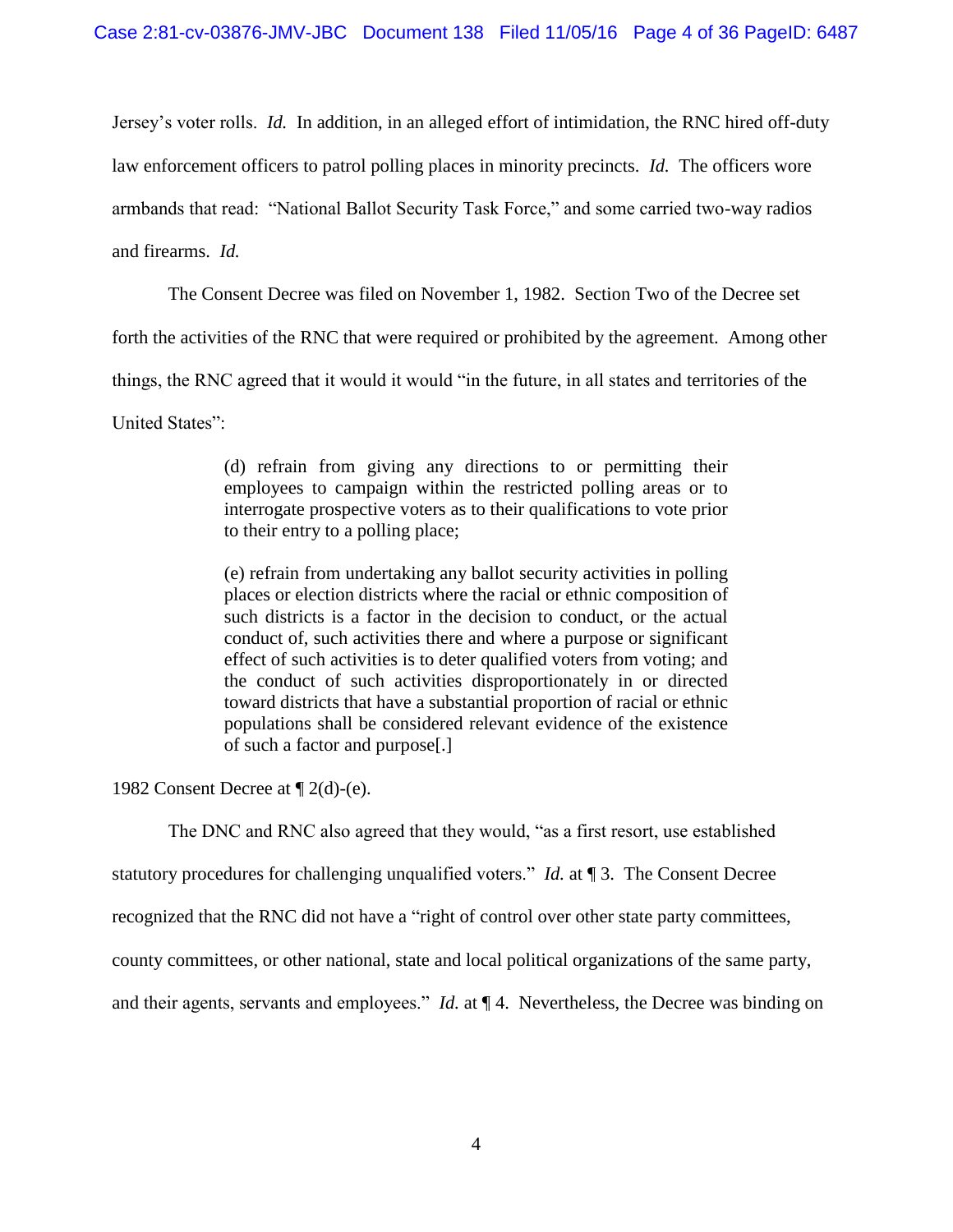the RNC, and its "agents, servants, and employees, whether acting directly or indirectly through other party committees."<sup>4</sup> *Id.*

In 1987, it came to light that in the previous year's election in Louisiana, a voter challenge list was compiled by sending letters to African-American voters and recording the names of individuals for whom the letters were undeliverable. *Democratic Nat'l Comm.*, 671 F. Supp. 2d at 580. Discovery uncovered the fact that the RNC's Midwest Political Director had remarked that the voter challenge list could "keep the black vote down considerably." *Id.* (citation omitted). As a result, the DNC and RNC agreed to modify the 1982 Consent Decree. First, both parties recognized "the importance of neither using, nor appearing to use, racial or ethnic criteria in connection with ballot integrity, ballot security or other efforts to prevent or remedy suspected vote fraud[.]" 1987 Modified Consent Decree. In addition, the Decree was modified to include a definition of "ballot security" and a preclearance provision. *Id.* at ¶¶ A, C.

"'Ballot security' efforts" were expressly defined as "ballot integrity, ballot security or other efforts to prevent or remedy vote fraud." *Id.* at ¶ A. The RNC was allowed, to the extent permitted by the 1982 consent order, to deploy persons for normal poll functions on election day so long as those deployed did not "use or implement the results of any other ballot security effort[.]" *Id.* at ¶ B.There was an exception for ballot security efforts that complied with the Decree and the law, and had been precleared by the Court. *Id.* at ¶ C. Otherwise, the RNC could not engage in, assist with or participate in, any ballot security program unless the program was first determined by the Court to comply with the provisions of the consent order and the

 $\overline{a}$ 

<sup>4</sup> *See also Democratic Nat'l Comm. v. Republican Nat'l Comm.*, 673 F.3d 192, 197 n.2 (3d Cir. 2012) (observing that the "RNC agreed that the RNC, its agents, servants, and employees would be bound by the Decree, 'whether acting directly or indirectly through other party committees.'" (citation omitted)), *cert. denied*, 133 S. Ct. 931 (2013).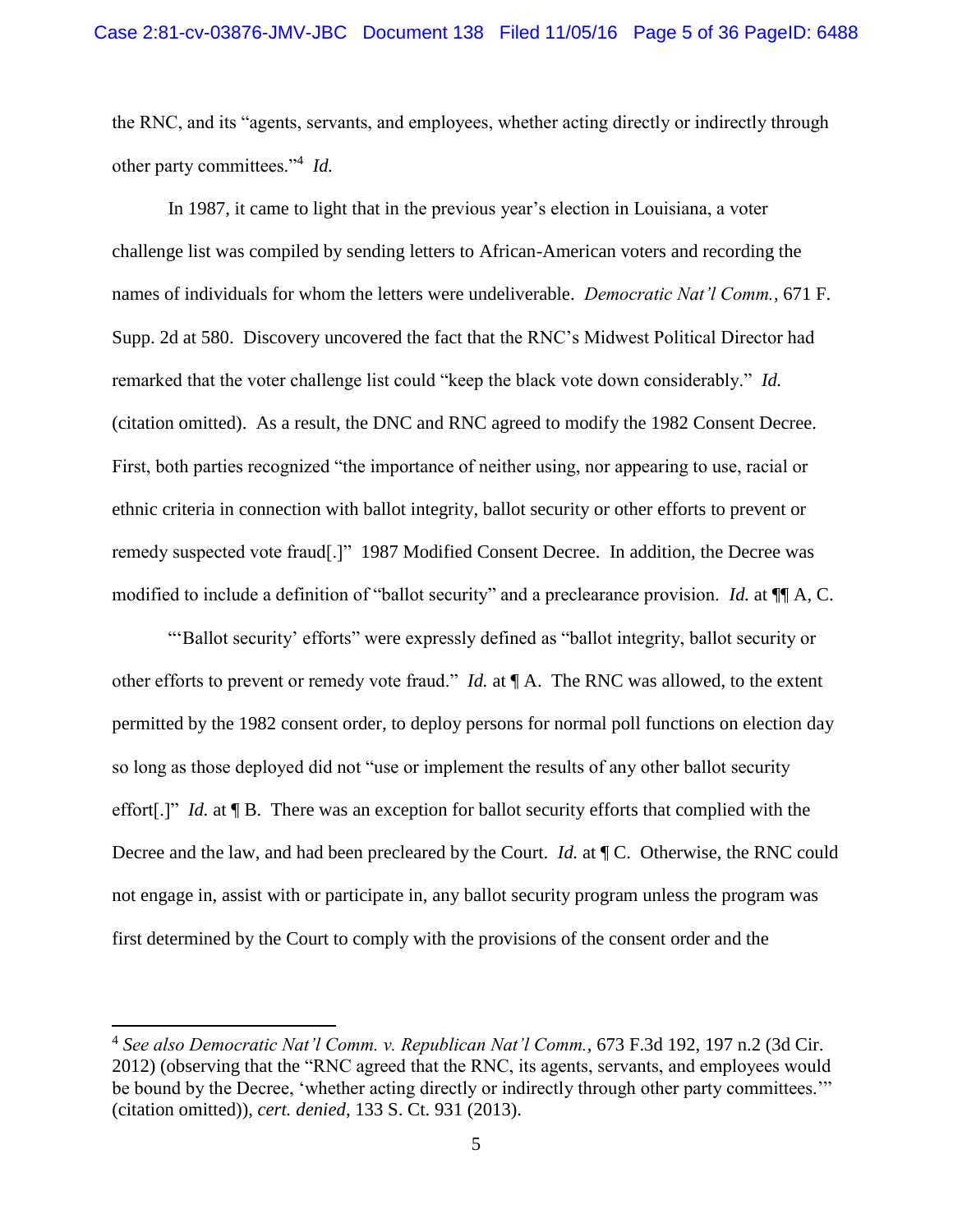applicable law. *Id.* Any preclearance decision by the Court was to be determined following twenty days' notice to the DNC. *Id.* 

In 1990, the DNC alleged that the RNC violated the Decree by participating in a program with the North Carolina Republican Party ("NCRP"). *Democratic Nat'l Comm.*, 671 F. Supp. 2d at 581. In an alleged attempt to intimidate voters, the NCRP sent 150,000 postcards to predominantly African-American precincts warning that giving certain false information to an election official was a federal crime. *Id.* In reviewing the DNC's allegations, the Court first determined that the evidence failed to demonstrate that the RNC participated in the NCRP program. *Id.* Nevertheless, the Court determined that the RNC violated the Consent Decree by failing to inform state parties of unlawful practices under the Consent Decree and by failing to provide state committees copies of the Decree. *Id.* The Court further ruled that the RNC had to provide a copy of the Consent Decree or proper guidance (on how to comply with the Decree) to state parties in the future. *Id.*

In 2004, Ebony Malone, an African-American resident of Cleveland, brought an enforcement action pursuant to the Decree. *Id.* at 582. Malone's claim was that the Decree was violated when letters were sent to voters in precincts with a high concentration of minorities and then a voter challenge list was compiled based on letters that were returned as undeliverable. *Id.* Following an evidentiary hearing, the Court barred the RNC from using the list for voter challenges and instructed the RNC to inform its agents in Ohio not to use the list for such purposes. *Id.* at 583. The Court reasoned that the RNC violated the Consent Decree because it failed to receive preclearance for the voter challenge program, the program targeted areas based on the percentage of minorities in those areas, and a consequence of the program was to deter qualified voters from casting ballots. *Id.* Following an emergent application, the Third Circuit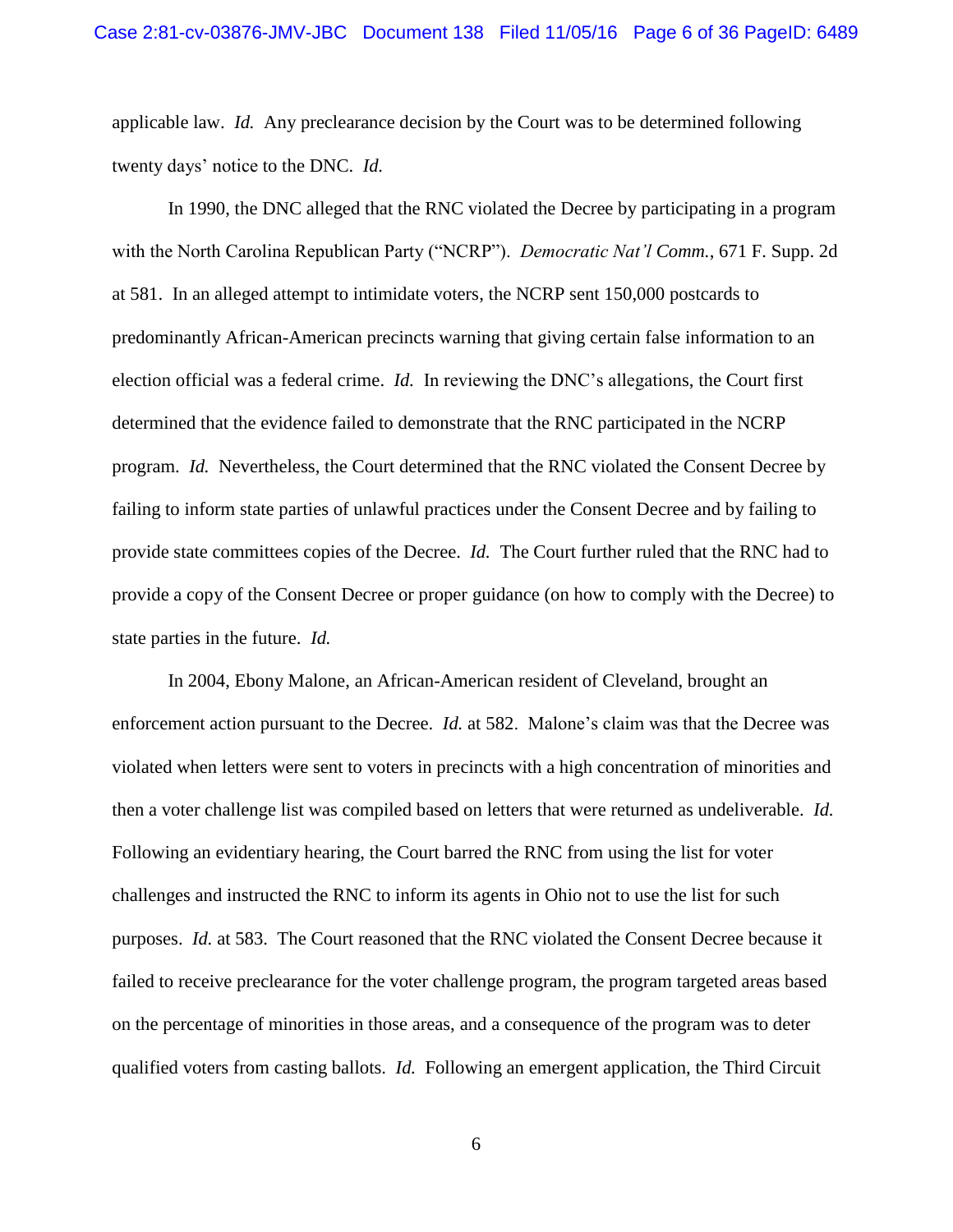#### Case 2:81-cv-03876-JMV-JBC Document 138 Filed 11/05/16 Page 7 of 36 PageID: 6490

Court of Appeals denied the RNC's request for a stay of the order. *Id.* The Third Circuit then granted the RNC's petition for a rehearing *en banc* and stayed the Court's order. *Id.* However, before the rehearing could occur, the matter was dismissed as moot because Ms. Malone cast her ballot without challenge. *Id.* at 583-84.

In 2008, the DNC brought another enforcement action in light of the hiring of private investigators in New Mexico to examine the backgrounds of various voters in preparation for challenging those individuals' right to vote. *Id.* at 581. The Court rejected the challenge, finding that that the RNC had not participated in, or directed, the ballot security program in question although there may have been misconduct by the New Mexico Republican Party. *Id.* at 582.

The RNC then moved to vacate or, alternately, modify the Consent Decree. *Id.* at 578. Pursuant to Fed. R. Civ. P. 60(b)(5), and following a full evidentiary hearing, the Court declined to vacate the Decree but did agree that modifications were in order. In doing so, the Court carefully reviewed three different types of voter fraud: voter registration fraud, absentee ballot fraud, and in-person fraud. *Id.* at 603. The Court explained that voter registration fraud concerned an individual registering under a false or fictitious name, in-person fraud applied to persons actually casting ballots when they were not legally permitted to do so, and absentee ballot fraud involved the submission of such ballots by a person other than the person qualified to do so. *Id.* Absentee ballot fraud, the Court found, was not readily addressable by pre-election remedies (due to the inability to personally observe the voters casting their absentee ballots) and that the Consent Decree did not prevent the RNC from reporting suspected cases to the appropriate election officials. *Id.* at 603-04.

The Court likewise observed that voter registration fraud normally only occurred in the context of mailing a registration card to the appropriate state agency. *Id.* at 604. Although the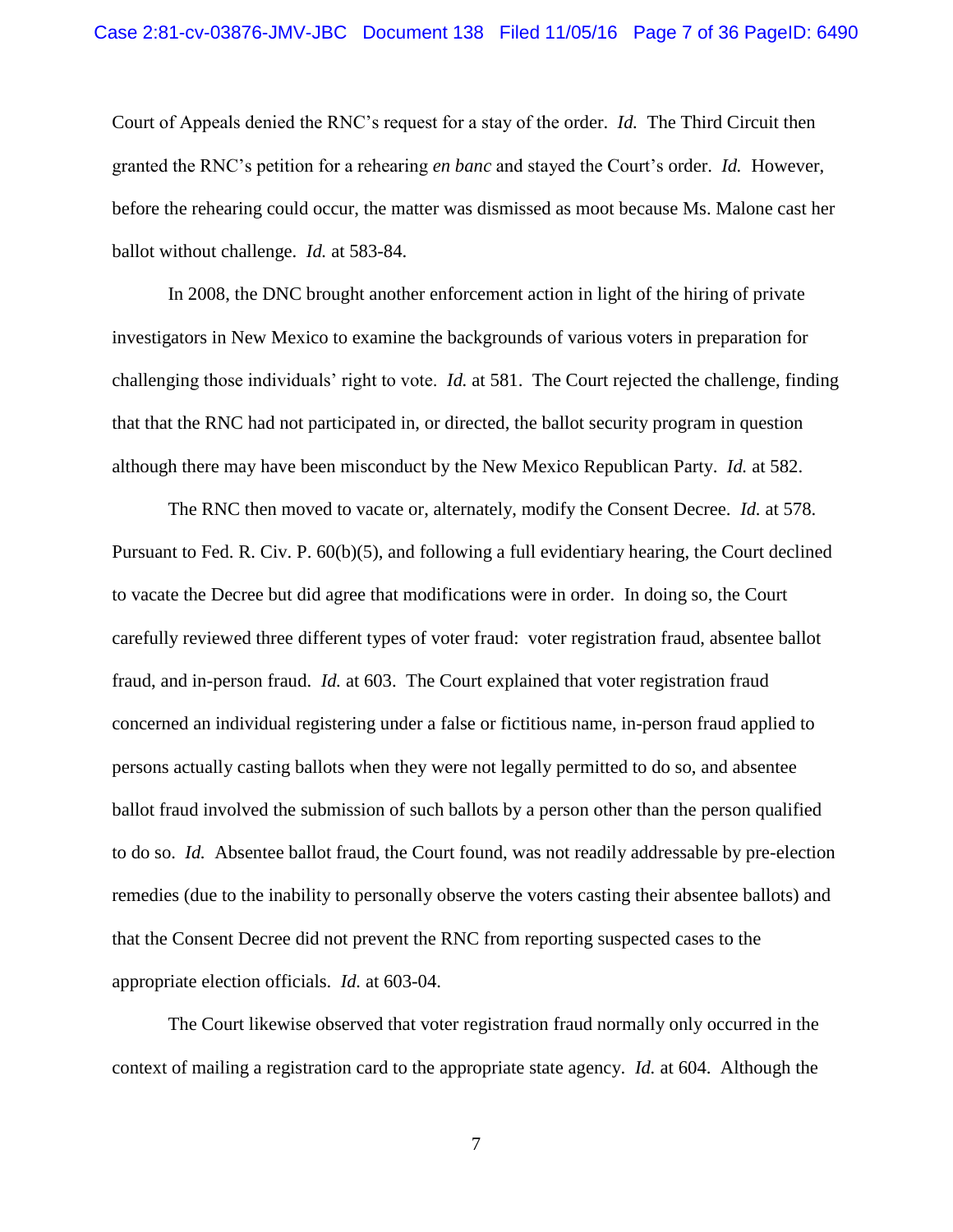RNC was unable to cite to even one instance of such fraud, the Court recognized that the RNC still had a legitimate interest in ensuring that such fraud did not occur. *Id.* As a result, the Court reduced the preclearance period from twenty to ten days to account for states that permitted registration up to ten days before an election. *Id.* at 604-05.

The Court next turned to in-person fraud, finding that such cases were "extremely rare." *Id.* at 606. In support, the Court pointed to both the majority opinion and dissent in *Crawford v.*  Marion Cty. Election Bd., 128 S. Ct. 1610,<sup>5</sup> 1611 (2008), which involved a challenge to Indiana's requirement that voters prove their eligibility through the production of governmentissued photographic identification. *Democratic Nat'l Comm.*, 671 F. Supp. 2d at 608. In short, although the Supreme Court was deeply divided as to the proper outcome, all Justices agreed that there was not even one example of in-person voter fraud in the history of Indiana. *Id.* (citing *Crawford*, 128 S. Ct at 1619 (majority opinion); 128 S. Ct. at 1637 (Souter, J., Dissenting)). The Court concluded that, in the balance, the threat of voter intimidation posed a far greater and real threat to disenfranchising legitimate voters when compared to in-person fraud. *Id.* at 610-13. One example of the scope of the threat of disenfranchisement, pointed to by the Court, was the 2004 case involving Ms. Malone in which the voter challenge list included 35,000 predominately minority persons. *Id.* at 610.

Following its analysis, the Court agreed that modifications to the Consent Decree were appropriate, including the following: (1) only the parties to the Decree could bring an action to redress a violation of the agreement; (2) a reduction in the preclearance period from twenty to ten days; (3) a better definition of "ballot security"; (4) a definition of "normal poll-watch function";

<sup>5</sup> The United States Reports citation for *Crawford* is 553 U.S. 181. The Court is citing *Crawford* as Judge Debevoise did before the United States Reports citation was available.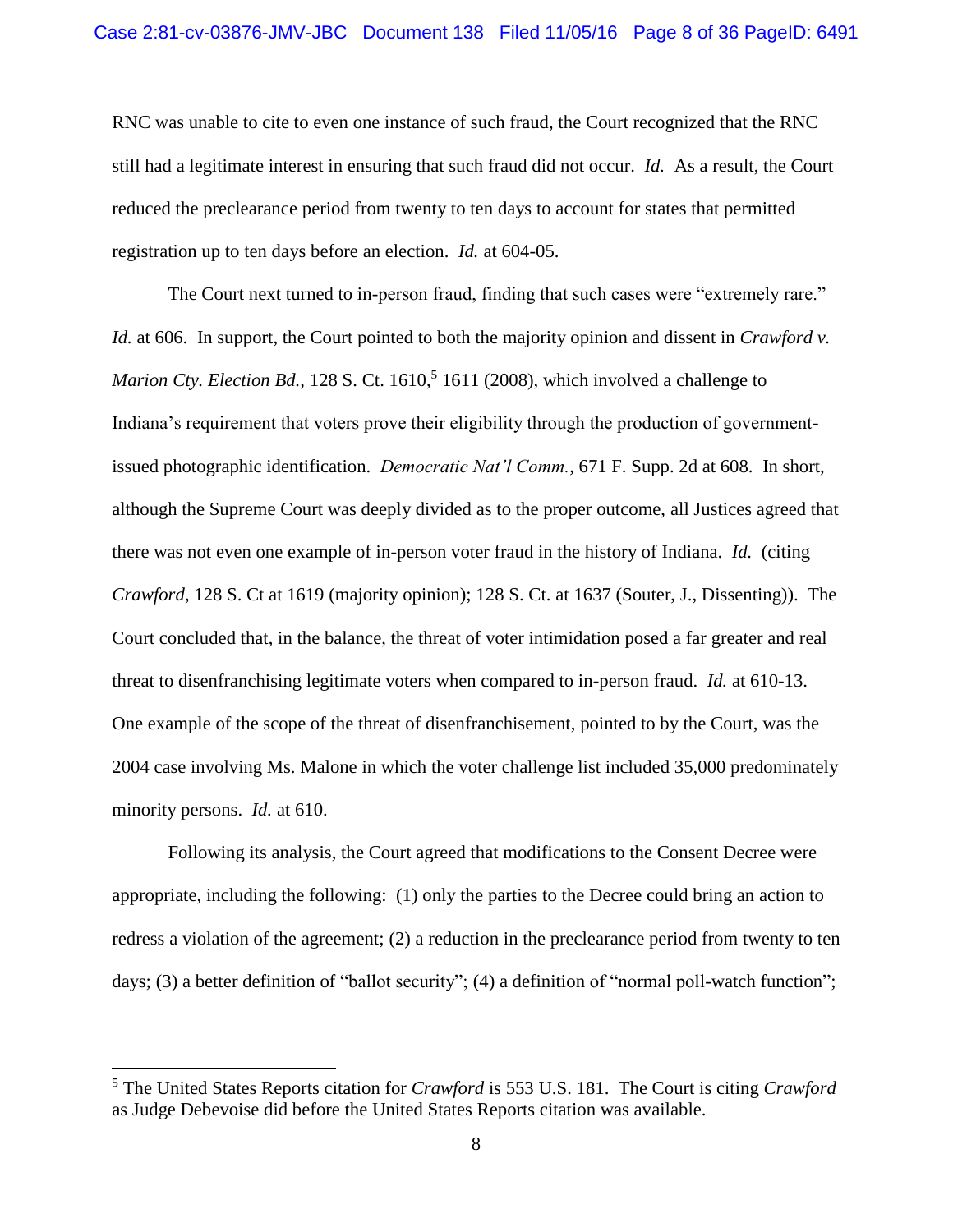and (5) a definitive expiration date of December 17, 2017, unless the DNC proved in the interim

that the RNC violated the Decree, in which case the Decree would be extended an additional

eight years. *Id.* at 622-23.

The term "ballot security" is defined in the 2009 modification as follows:

(3) . . . any program aimed at combatting voter fraud by preventing potential voters from registering to vote or casting a ballot. Such programs include, but are not limited to, $6$  the compilation of voter challenge lists by use of mailing or reviewing databases maintained by state agencies such as motor vehicle records, social security records, change of address forms, and voter lists assembled pursuant to the  $HAVA^7$ ; the use of challengers to confront potential voters and verify their eligibility at the polls on either Election Day or a day on which they may take advantage of state early voting procedures; the recording by photographic or other means of voter likenesses or vehicles at any polling place; and the distribution of literature informing individuals at or near a polling place that voter fraud is a crime or detailing the penalties under any state or federal statute for impermissibly casting a ballot.

*Id.* "Normal poll watch function" is defined as:

(4) . . . stationing individuals at polling stations to observe the voting process and report irregularities *unrelated to voter fraud* to dulyappointed state officials. Such observers may report any disturbance that they reasonably believe might deter eligible voters from casting their ballots, including malfunctioning voting machines, long lines, or understaffing at polling places. *Such observers may not question voters about their credentials; impede or delay voters by asking for identification, videotape, photograph, or otherwise make visual records of voters or their vehicles; or issue literature outlining the fact that voter fraud is a crime or detailing the penalties under any state or federal statute for impermissibly casting a ballot.*

*Id.* (emphases added).

<sup>&</sup>lt;sup>6</sup> In addition to the unambiguous language used in defining ballot security and normal poll-watch function, the Third Circuit has made clear that the examples used are "non-exhaustive" lists. *Democratic Nat'l Comm. v. Republican Nat'l Comm.*, 673 F.3d 192, 201 (3d Cir. 2012), *cert. denied*, 133 S. Ct. 931 (2013).

<sup>7</sup> HAVA is an acronym for the Help America Vote Act of 2002, 42 U.S.C. §§ 15301 *et seq.*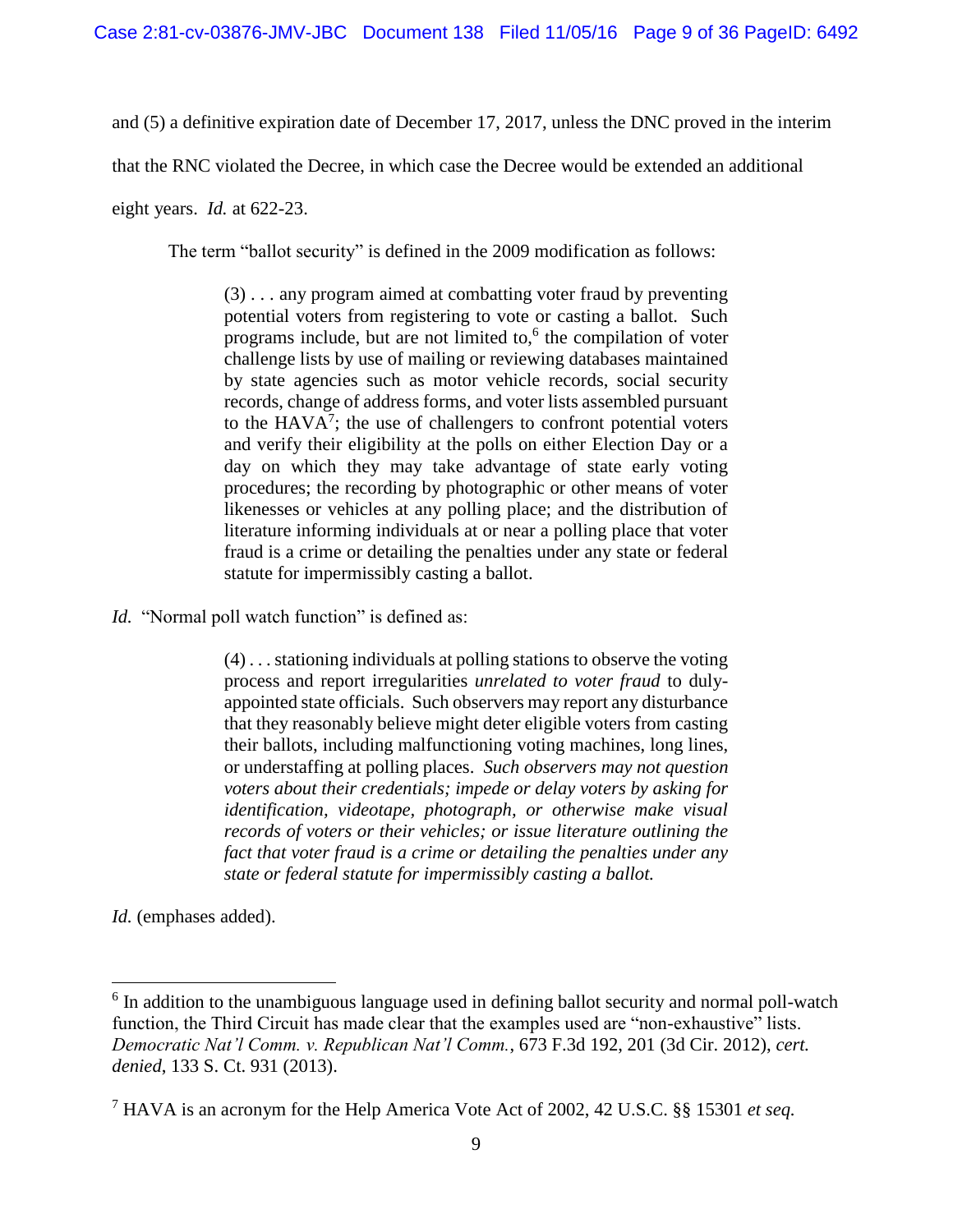On appeal, the Third Circuit upheld the decision. *Democratic Nat'l Comm.*, 673 F.3d

192. The Third Circuit first observed that the "central purpose" of the Consent Decree was to prevent "the intimidation and suppression of minority voters." *Id.* at 203; *see also id.* at 207, 209. Judge Greenaway, writing for the court, further noted that since the inception of the preclearance provision in 1987, the RNC has "never submitted any voter fraud prevention program for preclearance." *Id.* at 212; *see also id.* at 215. The Court of Appeals then indicated that the Decree was intended to address in-person voter fraud, which was a rare occurrence that the RNC could nevertheless address, so long as it abided by the preclearance provision. *Id.* at 212-13. Finally, as to the proximity of actions concerning the Consent Decree to elections, the Third Circuit noted the following:

> The nature and timing of election cycles may cause the need to defend against Decree enforcement suits to arise at inconvenient times, *but resolving those issue before Election Day is crucial to enforcing the Decree by ensuring access to the polls and preventing suppression of minority votes.*

*Id.* at 215 (emphasis added).

### **C. Positions of the Parties**

### **The DNC's Motion**

The DNC's position is essentially that the campaign of Donald J. Trump, the Republican candidate for President (the "Trump Campaign") has encouraged action that would violate the Consent Decree. The RNC in turn breached the Decree through its general support of the Trump Campaign and its specific assistance to the campaign regarding voter fraud, according to the DNC. Moreover, the DNC alleges that certain persons who are both members of the RNC and state parties have promised action that would violate the Decree.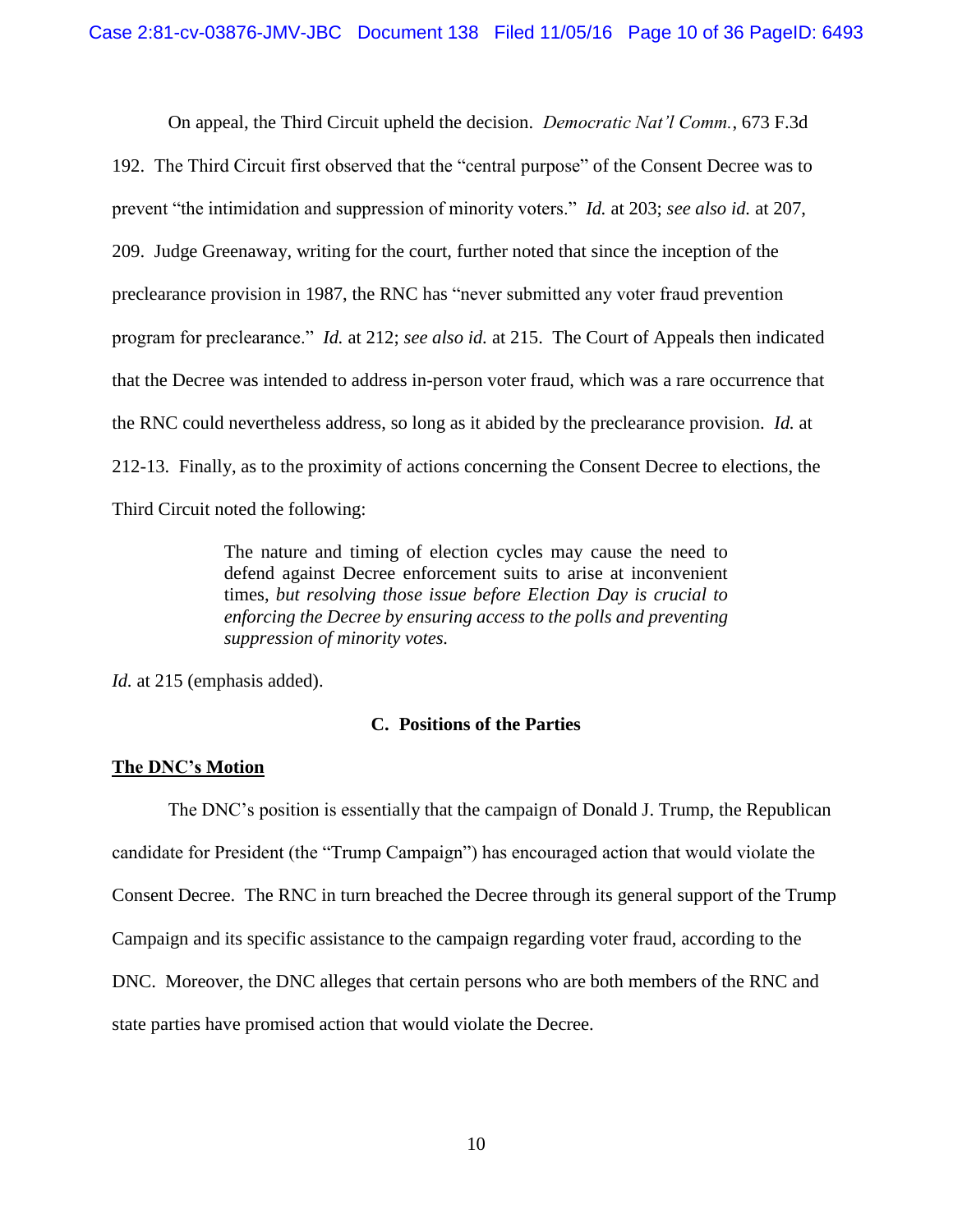As to the Trump Campaign, the DNC claims that the campaign, including the candidate himself, has directed his supporters to engage in voter intimidation. DNC Br. at  $5<sup>8</sup>$  As to the candidate, the DNC indicates that on October 11, 2016, Mr. Trump told a crowd in Pennsylvania that it is "[s]o important to watch other communities because we don't want this election stolen from us . . . . And everybody knows what I'm talking about." *Id.* at 6, DNC Ex. 3. The DNC claims that Mr. Trump was referring specifically to Philadelphia, with a focus on African-American sections of the city. *Id.* The DNC indicates that Trump advisers have made similar public pronouncements. For example, former New York City Mayor Rudolph Giuliani reportedly indicated on October 16, 2016, that voter fraud is concentrated in "inner cities" such as Philadelphia and Chicago; areas in which supporters back Democrats according to Mr. Giuliani. DNC Br. at 6, DCR Ex. 23. The DNC points to a posting on the Trump Campaign's website titled "Trump Election Observers," as well as the website StopTheSteal.org, as further evidence that the Trump Campaign is intent on voter suppression efforts. DNC Br. at 6-7. StopTheSteal.org is supposedly run by Roger Stone, an alleged advisor to Mr. Trump who was also involved in the 1981 New Jersey Gubernatorial campaign that led to the Consent Decree in the first instance. DNC Br. at 7, DNC Exs. 8 & 9, DNC Elias Ex. 1.

The DNC additionally cites press reports and social media posts which indicate that certain supporters of Mr. Trump have interpreted the Trump Campaign's statements as a call to engage in voter intimidation. For example, one gentleman from Ohio indicated that he was

 $8$  The DNC's initial brief in this matter will be referred to as "DNC Br." The supporting exhibits to the brief, attached to a certification of Angelo Genova, Esq., will be referred to as "DNC Ex." except for those submitted by Marc Elias, Esq., which will be referred to as DNC Elias Ex." The RNC's opposition brief will be referred to as "RNC Br.," and its exhibits will be referred to as "RNC Ex." The DNC's reply brief and its exhibits, attached to the certification of Mr. Genova, will be referred to as "DNC RBr." and "DNC REx.", respectively.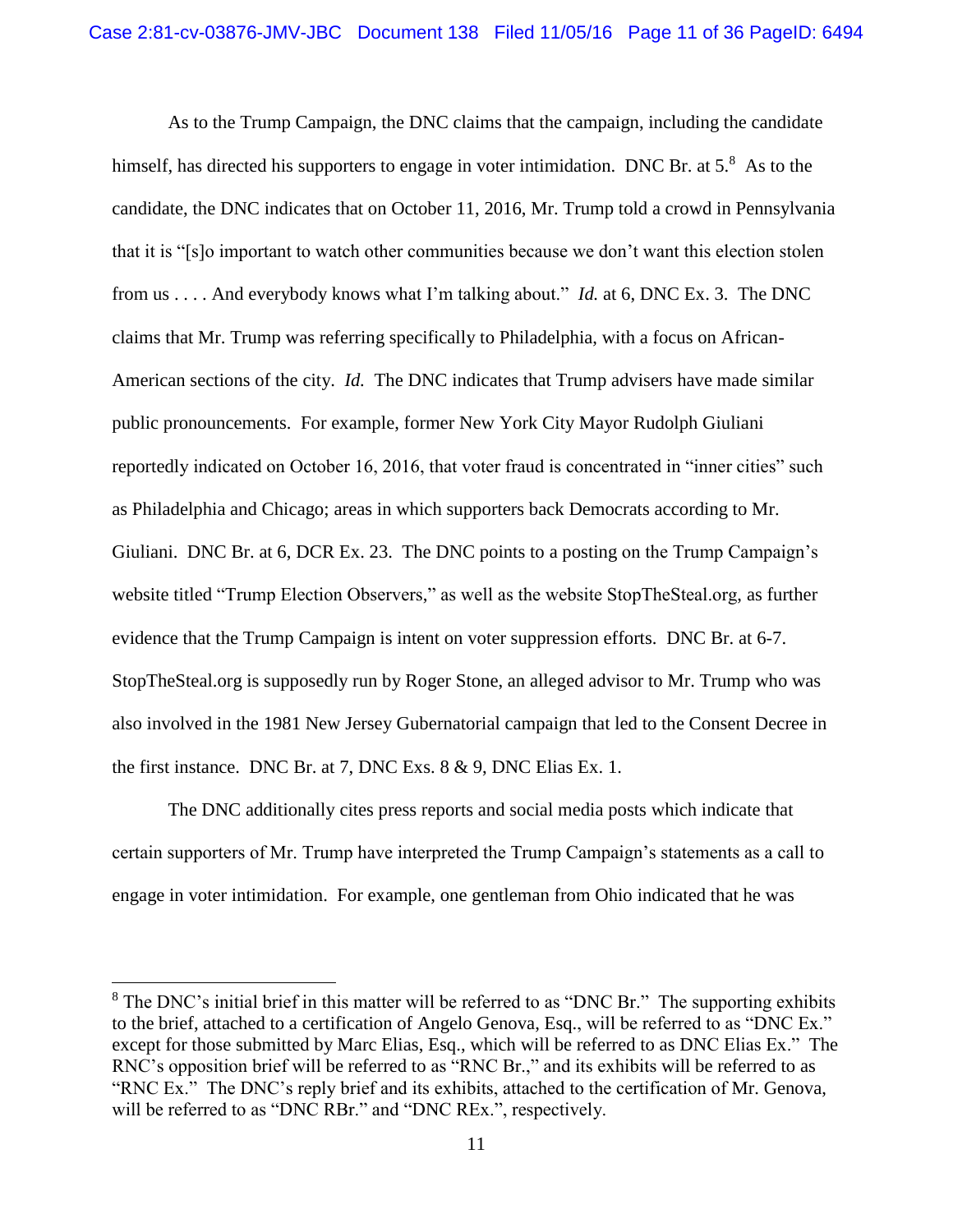planning on going to voting precincts to engage in "racial profiling" to make those voters "a little bit nervous." DNC Br. at 10, DNC Ex. 11. Another man posted on Twitter that he was going to be watching for "shenanigans" and "haul [] away" certain voters. DNC Br. at 10, DNC Ex. 12. The tweet included a picture of a pickup truck with a cage built into the bed. *Id.*

The DNC also asserts that the claim of widespread voter fraud is actually a myth that has been debunked. DNC Br. at 7-8 (citing Lorraine C. Minnite, *The Myth of Voter Fraud* (2010)). The DNC further points to decisions in which courts have ruled, in regard to the state in which the action is brought, that voter fraud is extremely rare and normally used as a pretext for voter intimidation. DNC Br. at 8-9 (citing *Brakebill v. Jaeger*, No. 16-cv-00008 (DLH) (D.N.D. Aug. 1, 2016) (North Dakota); *One Wis. Inst. v. Thomsen*, No. 15-cv-324 (JDP), 2016 WL 4059222 at \*2 (W.D. Wis. July 29, 2016) (Wisconsin); *Ne. Ohio Coal. for the Homeless v. Husted*, No. 2:06 cv-896, 2016 WL 3166251 at \*28 (S.D. Ohio June 7, 2016) (Ohio)).

As to the RNC's involvement, the DNC makes four arguments: (1) the RNC believes that voter fraud is real; (2) the RNC is working with the Trump Campaign in lock-step; (3) highlevel officials in the Trump Campaign indicated that they are working with the RNC as to ballot security; and (4) certain state political officers (who are also members of the RNC) indicated that they will combat perceived voter fraud. DNC Br. at 10-14. As to the RNC's position on voter fraud, the DNC points to the 2012 comments by the RNC's Chairman Reince Priebus which indicated that Republican candidates needed to be one to two percentage points better to offset voter fraud. DNC Br. at 9, DNC Ex. 29. More recently, on October 23, 2016, Mr. Priebus apparently stated on the television news program *Face the Nation* that voter fraud "is real." DNC Br. at 10, DNC Ex. 24.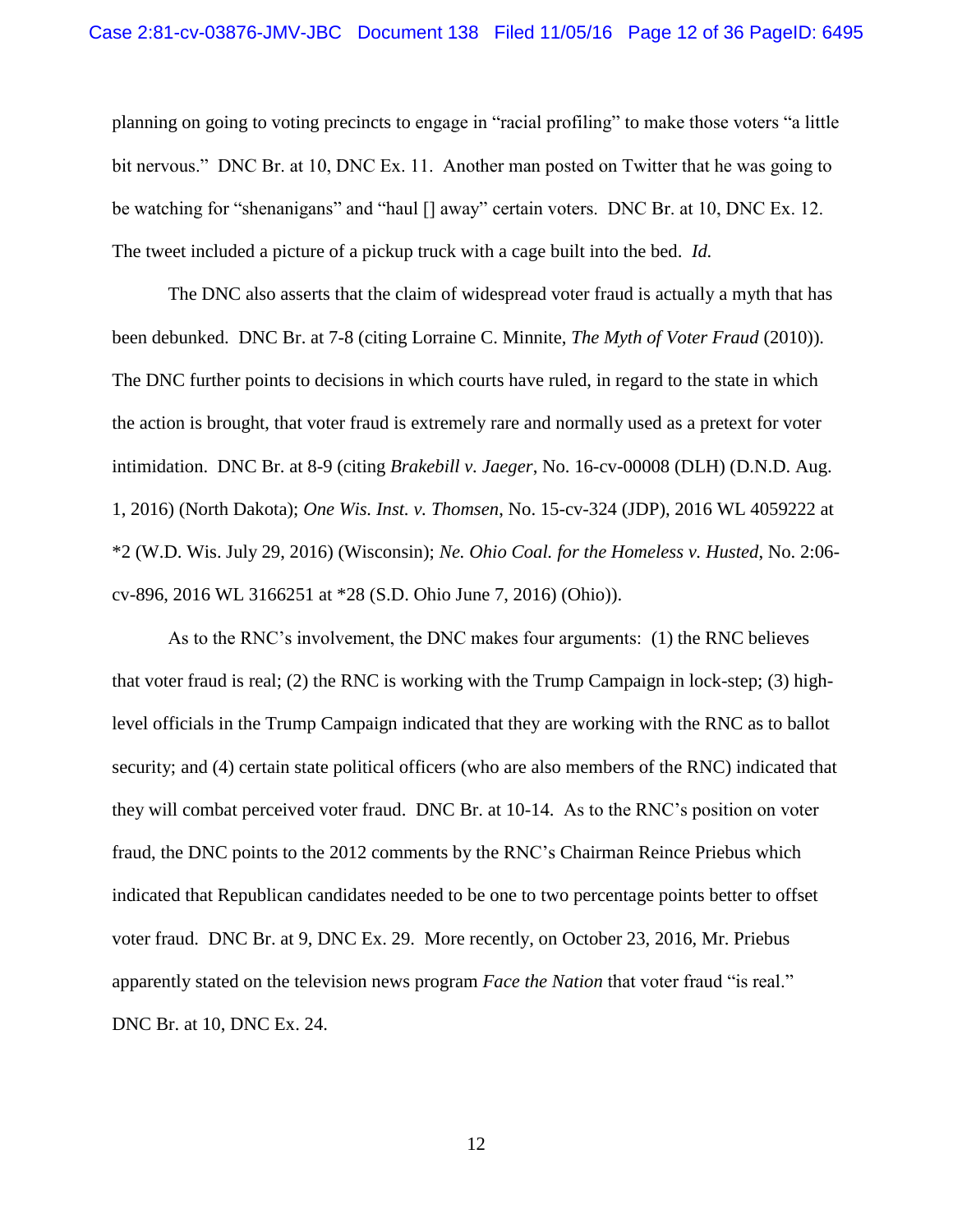Concerning the RNC's general synchronization with the Trump Campaign, the DNC again cites to Mr. Priebus' comments. In October 2016, Mr. Priebus reportedly stated that the RNC is "in full coordination" with the Trump Campaign and that the RNC "remain(s) very much involved and together [with the Trump Campaign] in all levels in making these decisions of how best to run the operation across the country." DNC Br. at 12, DNC Ex. 14. The DNC also points to the joint fundraising committee between the RNC and the Trump Campaign and additionally argues that the RNC has commingled its staff and resources with the campaign. DNC Br. at 11- 12.

Regarding the RNC's specific coordination with the Trump Campaign on ballot security initiatives, the DNC points to comments made by Vice Presidential candidate Michael Pence during a rally on August 3, 2016. DNC Br. at 11. In response to a question concerning the Democratic Presidential nominee Hillary Clinton "stealing" the election, Governor Pence reportedly indicated that the Trump Campaign and the RNC were working "very closely with state governments and secretaries of states all over the country to ensure ballot integrity." *Id.* (citing *8-3 Replay: Pence Denver Rally Town Hall,* TrumpTube.tv). In further support of its position, the DNC notes that the Trump Campaign manager, Kellyanne Conway, allegedly stated that the RNC and the campaign (along with others) were working together to "monitor precincts" throughout the United States. DNC Br. at 12, DNC Ex. 15.

The DNC contends, moreover, that the Consent Decree is being violated because two members of the RNC, who are also the heads of their respective state party committees, publicly indicated that they are initiating voter fraud programs. The first is Rob Gleason, the chair of the Pennsylvania Republican Party, and the second is Ronna Romney McDaniel, the chair of the Michigan Republican Party. DNC Br. at 13-14. Mr. Gleason reportedly initiated efforts to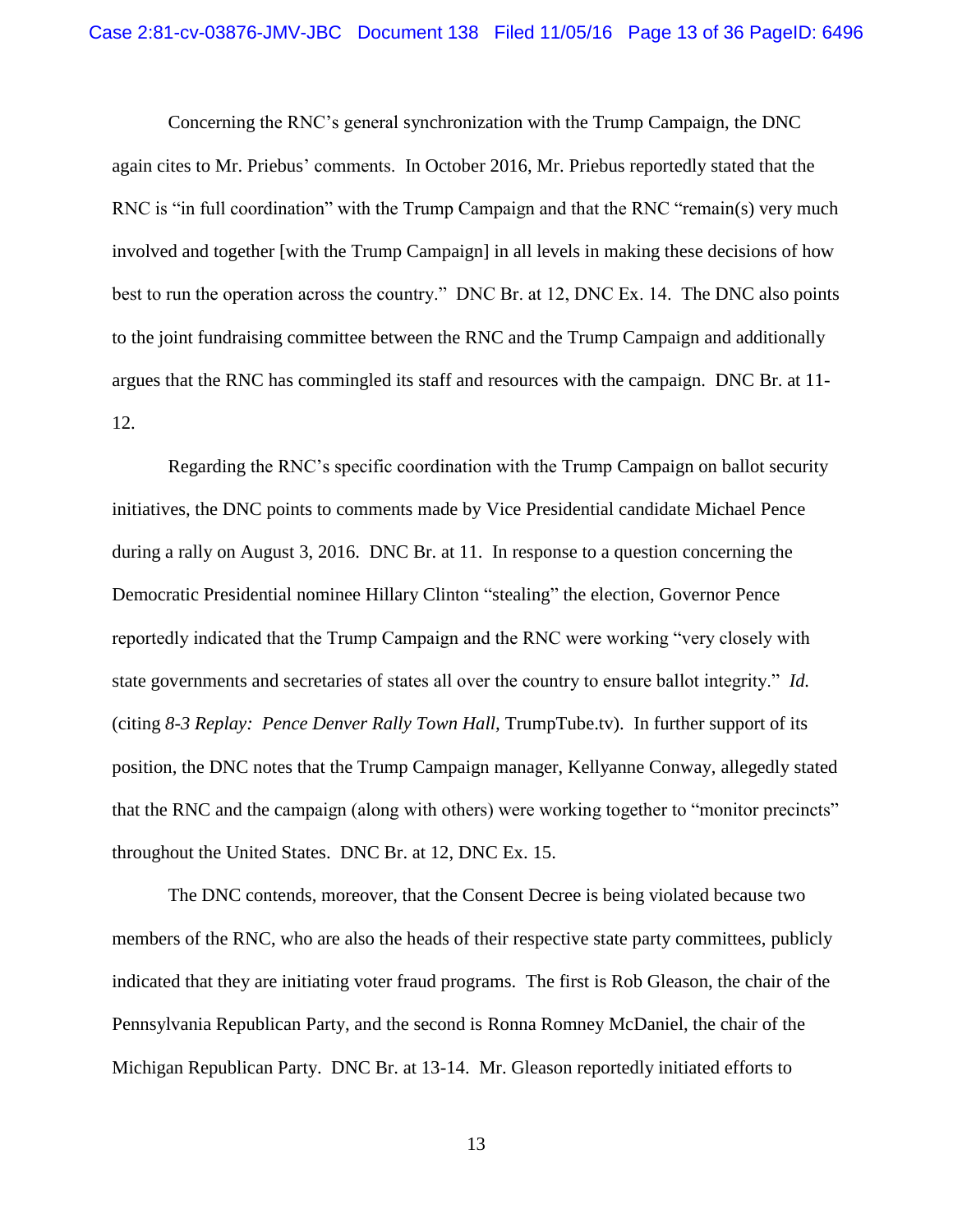recruit poll watchers to work in Philadelphia. DNC Br. at 13, DNC Exs. 17 & 18. Ms. Romney McDaniel has apparently announced a "massive statewide anti-voter fraud effort" in Michigan. DNC Br. at 14, DNC Ex. 5.

In light of the foregoing, the DNC contends that the RNC is violating several provisions of the Decree. DNC Br. at 15. First, the DNC claims that the RNC has not sought preclearance, as required by the Consent Decree, for any of the stated voter fraud efforts. *Id.* The DNC next argues that the Decree has been breached because the voter fraud efforts target areas based on the racial and ethnic composition of the relevant population. *Id.* Finally, the DNC asserts that the proposed measures have the effect of deterring qualified persons from voting, thereby running afoul of the Decree. *Id.*

#### **The RNC's Opposition**

The RNC responds that it is in compliance with the Consent Decree and that the DNC's arguments lack merit. *See* RNC Br. First and foremost, the RNC contends that it has not "organized, participated in, or supported any vote fraud prevention program or ballot security activities." RNC Br. at 9. In support of its position, the RNC submitted the declarations of its Political Director, Chris Carr, and six Regional Political Directors. RNC Exs. B – H. Mr. Carr states that he received training as to the Consent Decree, that those working for the RNC are aware of the Decree, and that he is unaware of any activities that would violate the Decree. RNC Ex. B. All six of the regional directors make declarations in accord with Mr. Carr. RNC Exs. C – H.

The most detailed description of the RNC's efforts in connection with the Decree is found in the Declaration of John R. Phillippe Jr., the Chief Counsel of the RNC. RNC Ex. A. Mr. Phillippe notes that the RNC has 168 voting members, including the chairperson of each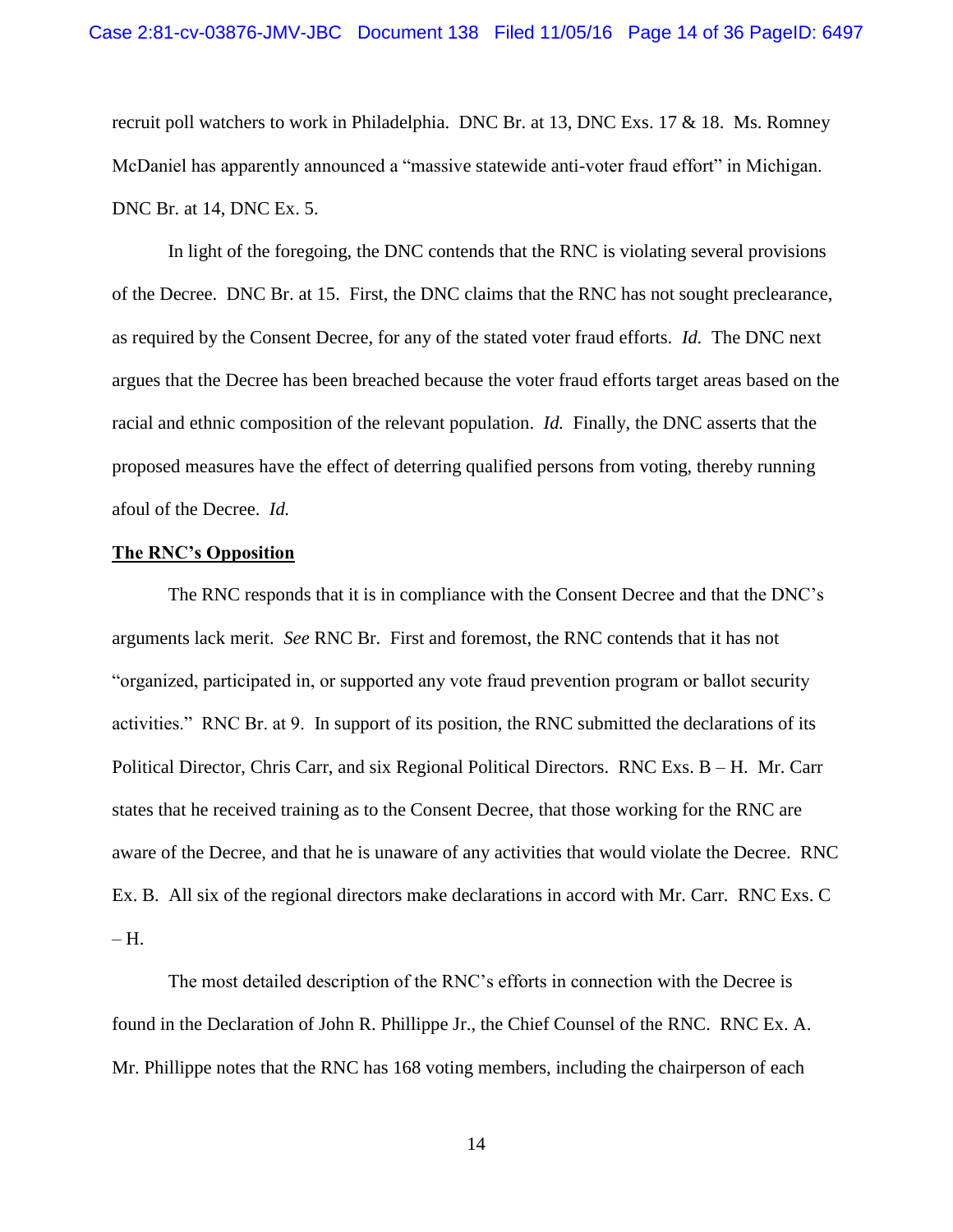state Republican party. *Id.* ¶ 8. Mr. Trump has never been a member of the RNC, according to Mr. Phillippe. *Id.* at ¶ 9.

Mr. Phillippe indicates that he is "responsible for training all RNC personnel on compliance with the Consent Decree." *Id.* ¶ 5. Mr. Phillippe sets forth the steps that he has taken to educate RNC representatives. Among other things, Mr. Phillippe states that the RNC has done the following: (1) May 2016 – the RNC's Counsel Office provided a legal compliance guide, which included information on the Decree, to "all of the RNC's division heads, state party executive directors, and state party chairmen," *id.* ¶ 16 & A-07; (2) June 5, 2015 to April 15, 2016 – the RNC conducted a total of five sessions at its "Campaign Management College" for staff from state parties and various campaigns on "the parameters and restrictions imposed on the RNC by the Consent Decree[,]" *id.* ¶ 17; (3) July 22, 2016 – the RNC provided an orientation for new members, which included a briefing on the Decree, *id.* ¶ 18 & A-08; (4) August 19, 2016 – the RNC's Counsel's Office sent a memorandum to all RNC staff indicating that the RNC would not engage in any ballot security efforts nor provide any resources for such activities, *id.* ¶ 19 & A-09; (5) September 22, 2016 and October 17, 2016 – the RNC Counsel's Office sent guidance to RNC staff, independent contractors, and volunteers as to the parameters of the Decree, *id.* ¶¶ 20-22 & A-10 – A12;<sup>9</sup> and (6) October 2016 – webinar training on the Consent Decree for all RNC political staff and independent contractors, *id.* ¶ 24 & A-14.

Of note, several of the documents attached to Mr. Phillippe's declaration indicate that the RNC was not, and would not be, participating in any poll watching functions. *See id.* & A-10,

l

<sup>&</sup>lt;sup>9</sup> The October 17, 2016 memorandum to "all staff and independent contractors" reviewed the requirements of the Consent Decree. *Id.* ¶ 22. The recipients were required to sign and return an "affirmation form" indicating that they read the memorandum and would abide by it. *Id.* According to Mr. Phillippe, over 400 recipients did so, which Mr. Phillippe characterizes as the "vast majority" of the recipients. *Id.*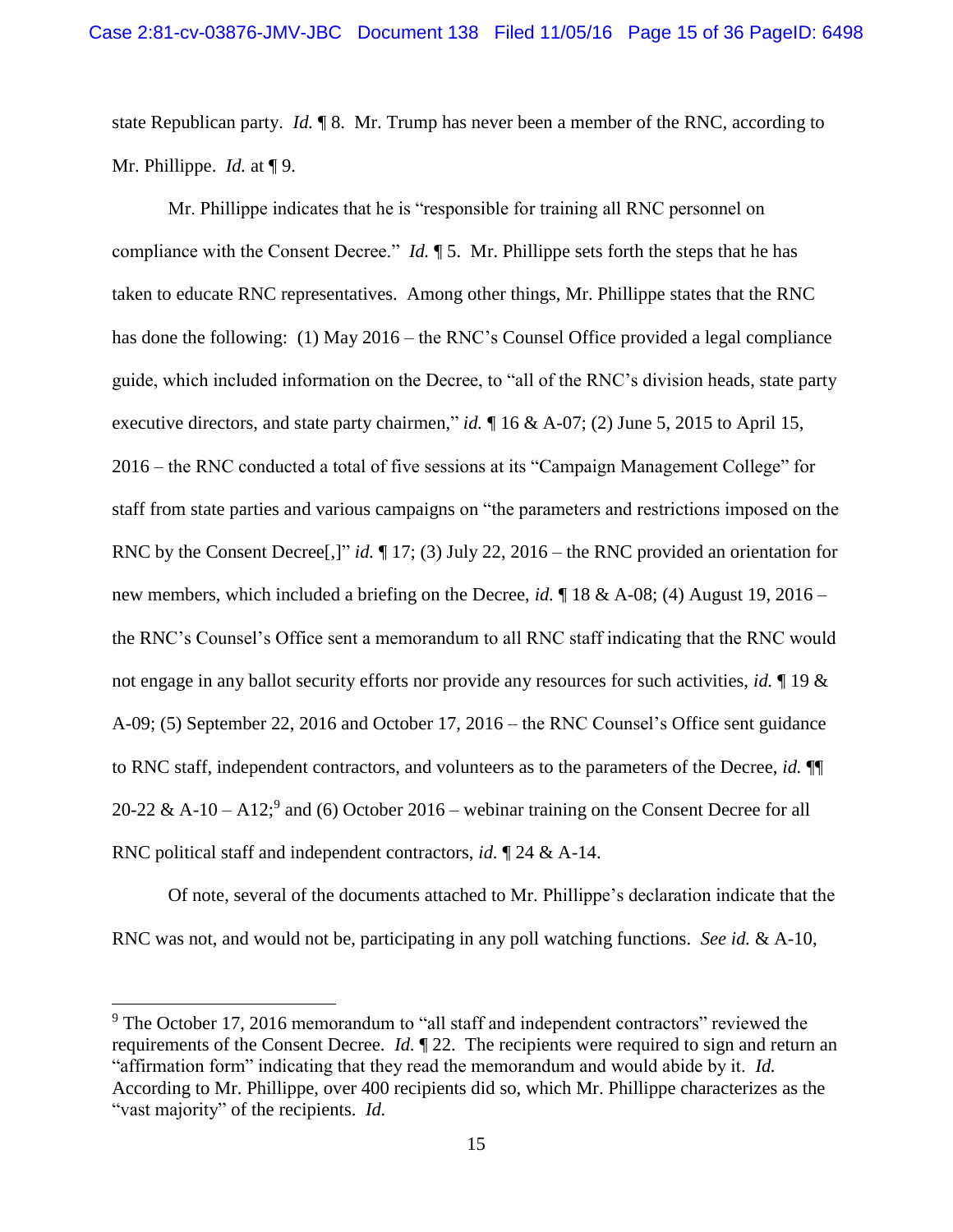A-ll, A-12, A-13. Yet, according to the information submitted by the DNC, the RNC is currently engaging poll observers. D.E. 114-1 – 114-3. This information is discussed further below.

Mr. Phillippe also recounts that on October 19, 2016, John Ryder, the RNC's General Counsel, sent an email to all 168 members that reminded the recipients that they could not use RNC resources for any activities prohibited by the Decree. *Id.*  $\mathbb{I}$  23 & A-13. Mr. Ryder also encouraged members not to engage in any ballot security activities in any other capacity, for example, as a state party official, but warned that if the members did so, they were not acting as agents of the RNC. *Id.*

Moreover, Mr. Phillippe attests that once he learned that Mr. Trump was "likely to emphasize voter fraud in his campaign," Mr. Phillippe enhanced his training vis-à-vis the Decree. *Id.*  $\parallel$  5. In addition, he wrote an August 13, 2016 letter to counsel for the Trump Campaign advising that the RNC strictly complies with the Consent Decree and would not engage in any ballot security actions. *Id.* ¶ 27 & A-15. The letter also warned that the Trump Campaign was not an agent for the RNC regarding any ballot security initiatives. *Id.*

The RNC submits that the foregoing efforts, as reflected in Mr. Phillippe's declaration and supporting exhibits, demonstrate that it has "taken abundant measures to ensure good faith compliance with the Consent Decree." RNC Br. at 14. In support, the RNC asserts that it educated the necessary RNC representatives as to the Decree and its contours, took prophylactic measures to ensure compliance, expressly and proactively informed the Trump Campaign that it will not partake in any voter fraud measures, and monitored compliance with the Decree. *Id.*

The RNC further decries the evidence submitted by the DNC, arguing that the press accounts relied upon "contain double and triple hearsay, and are inadmissible and not probative." *Id.* at 14-15. The RNC asserts that the DNC cannot point to any current, specific prohibited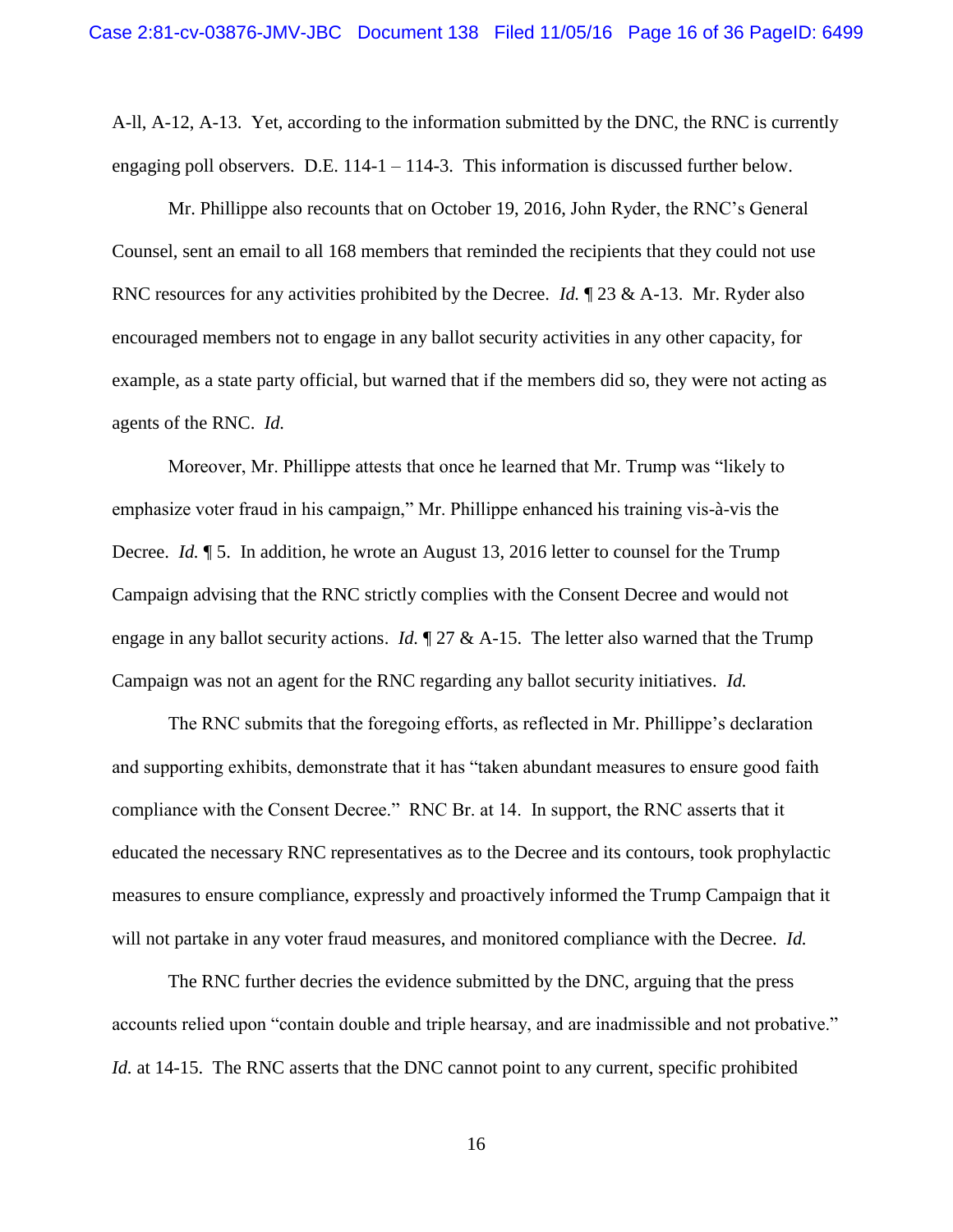activities. *Id.* at 15. The RNC stresses that neither Mr. Trump, his campaign, nor his supporters are subject to the Consent Decree. *Id.* at 15-17. Mr. Trump, the RNC continues, is not a member of the RNC and has never been authorized to act on behalf of the RNC. *Id.* at 16.

Regarding the joint fundraising committee with Mr. Trump, the RNC responds that it is merely a vehicle by which both can collectively raise money. *Id.* at 18. Importantly, according to the RNC, each entity receives and gains full control over its share of the proceeds without obligation to spend the funds in a certain manner. *Id.* at 18-19. The RNC also denies that it is sharing any staff or resources with the Trump Campaign vis-à-vis voter fraud efforts and points out that the DNC provided no evidence to the contrary. *Id.* at 19.

As to Mr. Priebus' comment that the RNC is in "full coordination" with the Trump Campaign, the RNC asserts that is merely evidence of politics rather than misconduct. *Id.* at 19. As to the other comments alleged, the RNC claims that Kellyanne Conway's comments were triple hearsay from a media article. *Id.* at 20. Moreover, the RNC continues, the DNC failed to indicate that the same article stated that the reporter to whom Ms. Conway made the comments also indicated that Ms. Conway later said that she had been mistaken. *Id.* at 21. Regarding Governor Pence's statement concerning "ballot integrity," the RNC asserts that it was a spontaneous remark in response to an audience question, it was mischaracterized by the DNC, and that, in any event, Governor Pence was simply mistaken if he was referring to voter fraud efforts with the RNC. *Id.* Turning to the statements made by the state party chairs in Pennsylvania and Michigan, the RNC represents that such activities are permissible so long as the chairs are acting in their state party capacity as opposed to as an RNC member. *Id.* at 22-23. In support, the RNC argues that the Supreme Court of the United States has made clear that persons may assume different "hats," such as being a national party official while also occupying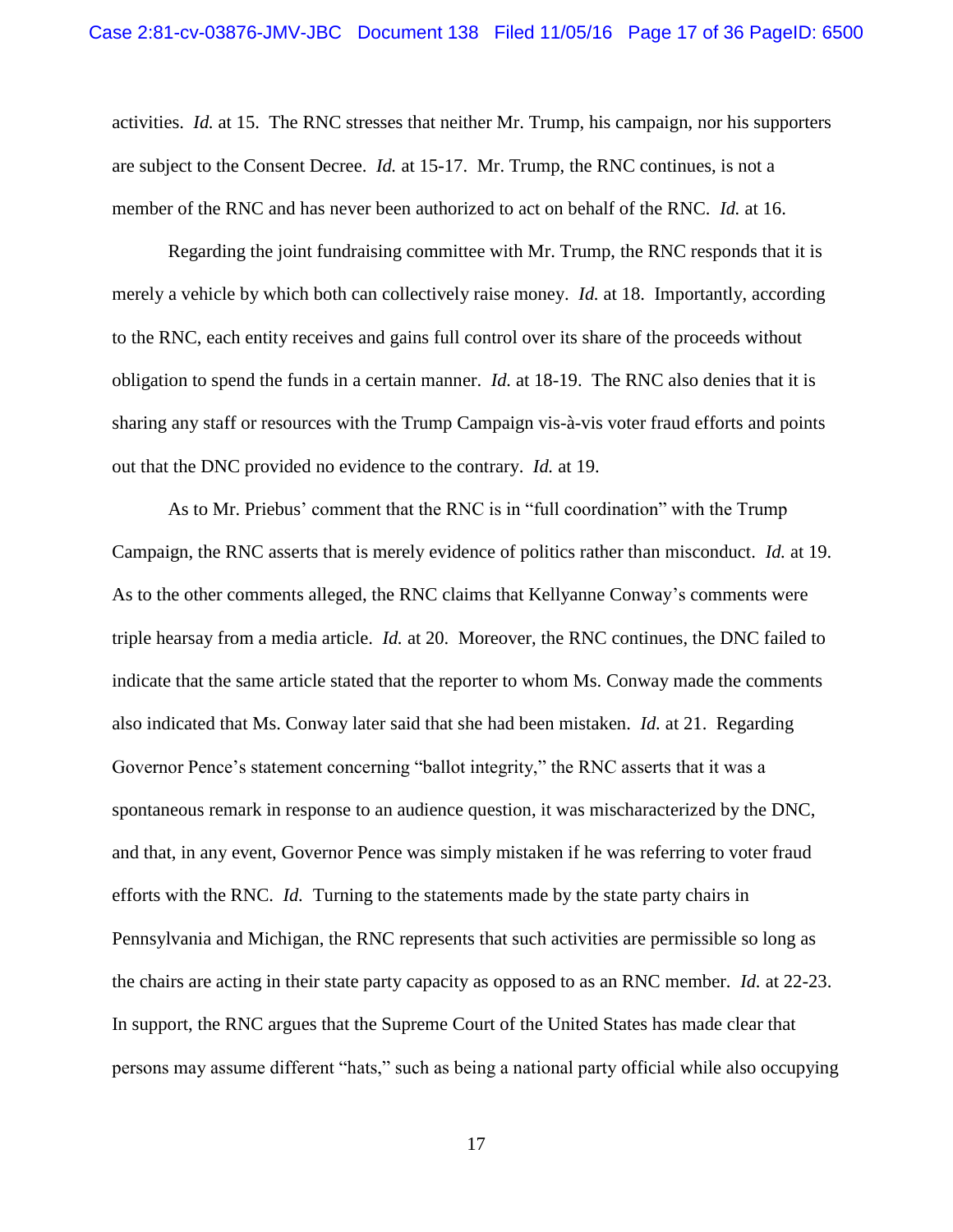a position within the state party. *Id.* (citing *McConnell v. Fed. Election Comm'n*, 540 U.S. 93, 139, 157 (2003), *partially overruled on other grounds*, *Citizens United v. Fed. Election Comm'n*, 558 U.S. 310 (2010)).

The RNC concludes that the DNC fails to establish its right to any of the relief sought. *Id.* at 23-26.

### **The DNC's Declarations**

After the RNC filed its opposition, the DNC supplemented the record with declarations from three Democratic poll observers. D.E. 114-1 – 114-3. The three Democratic observers consisted of a retired Assistant United States Attorney, an engineering and tech consultant, and an attorney who also serves as a judge *pro tem*. *Id.* The three indicated that they were assigned to observe early voting in two locations within Nevada at the end of October 2016. *Id.* Republican poll observers, from the RNC, also worked at the same time as the Democratic observers. *Id.* The first Democratic poll observer declared that the Republican observer, K.H., showed her an email indicating that K.H. was not obligated to tell anyone that she was working for the Republicans. D.E. 114-1 at 3. K.H. further noted that she had been trained on poll monitoring rules, and the Democratic watcher saw K.H. take copious notes and fill out an election incident report. *Id.* at 2-3. The two other Democratic observers indicated that their Republican counterparts, O.P. and K.H. again, initially stated that they were "Independent" poll observers before finally admitting that they worked for the RNC. D.E. 114-2 & 114-3. K.H. also reportedly said that she was told to lie about whom she worked for. D.E. 114. In addition,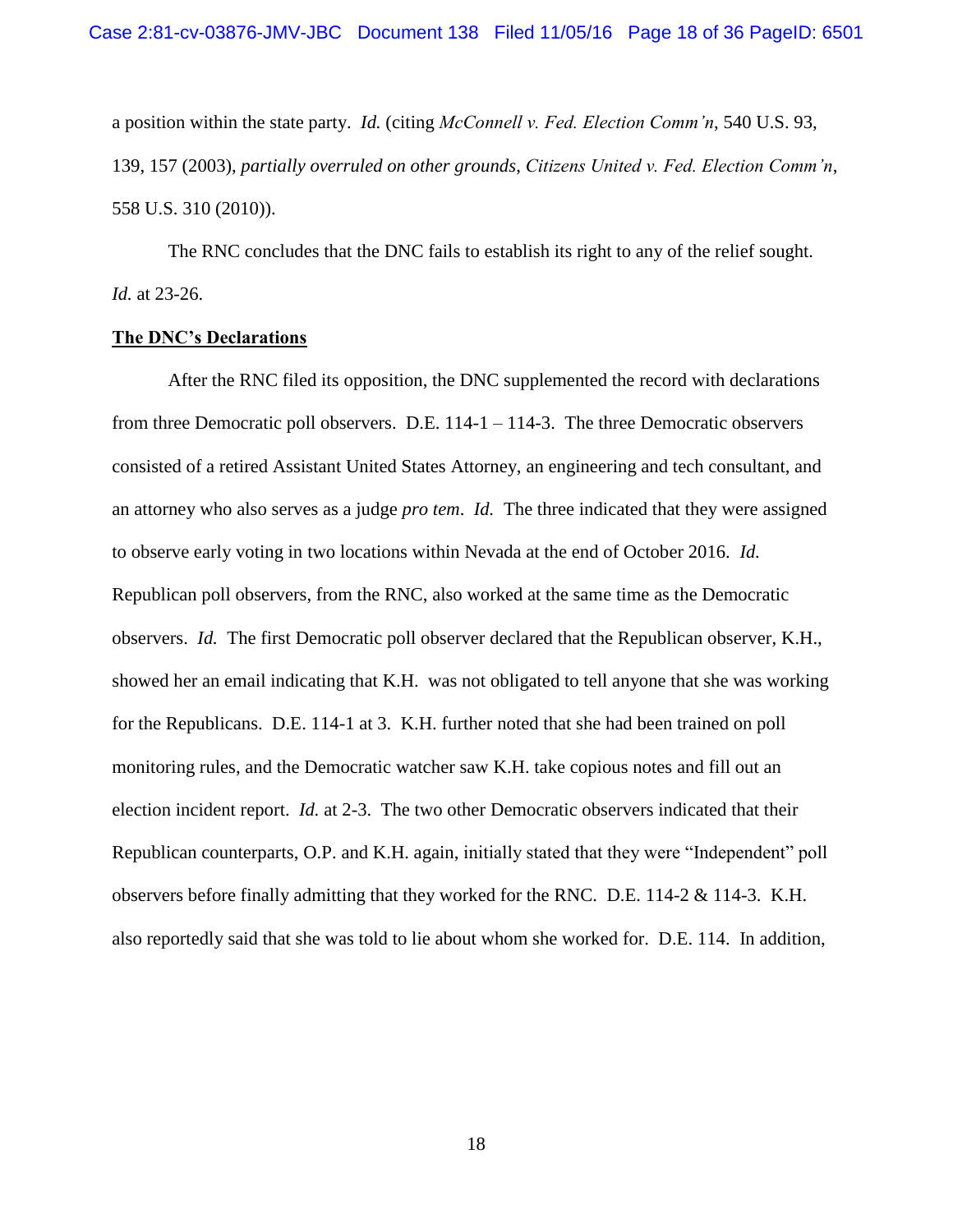the two observers also worked with additional Republican observers, C. and  $J<sub>1</sub><sup>10</sup>$  who stated that they too worked for the RNC. *Id.*

The DNC then submitted three additional declarations from Democratic poll watchers. D.E. 122-1 – 122-3. The poll watchers consisted of two lawyers and a consultant. *Id.* The three observers also worked in Nevada at the end of October 2016, in connection with early voting. *Id.* The first Democratic observer identified a Republican observer, O.,<sup>11</sup> who indicated that the O. gave wrong information to a potential voter concerning voting by paper ballot. D.E. 122-1 ¶¶ 4-5. The Democratic observer was also informed that O. provided erroneous information concerning where a person could vote early. *Id.* ¶ 6. The second Democratic observer attested that O.P. twice gave voters wrong directions – once concerning a voting location and once regarding voter identification. D.E. 122-3 ¶¶ 4-5. The final Democratic observer noted that she worked with a Republican poll observer, B., who admitted that the RNC -- as opposed to the Trump Campaign -- was running the poll watching operations. D.E. 122-2. As noted, the information from all six Democratic observers conflicts with the RNC's claim that it is not involved in any poll watching functions.

### **The RNC's Discovery**

 $\overline{a}$ 

In response to the Court's discovery orders, the RNC produced three declarations on November 2, 2016 and five additional declarations the following day. The November 2 production was comprised of declarations of Mr. Phillippe, Ronna Romney McDaniel, and Robert A. Gleason, Jr., as well as attached exhibits. D.E. 120 – 120-3.

 $10$  C. and J. are the initials for the observers first names as the declarants did not indicate surnames for either. The same is true for any other observer who is identified by a single letter.

<sup>&</sup>lt;sup>11</sup> Due to the unique nature of O.'s name, the Court assumes that she is O.P.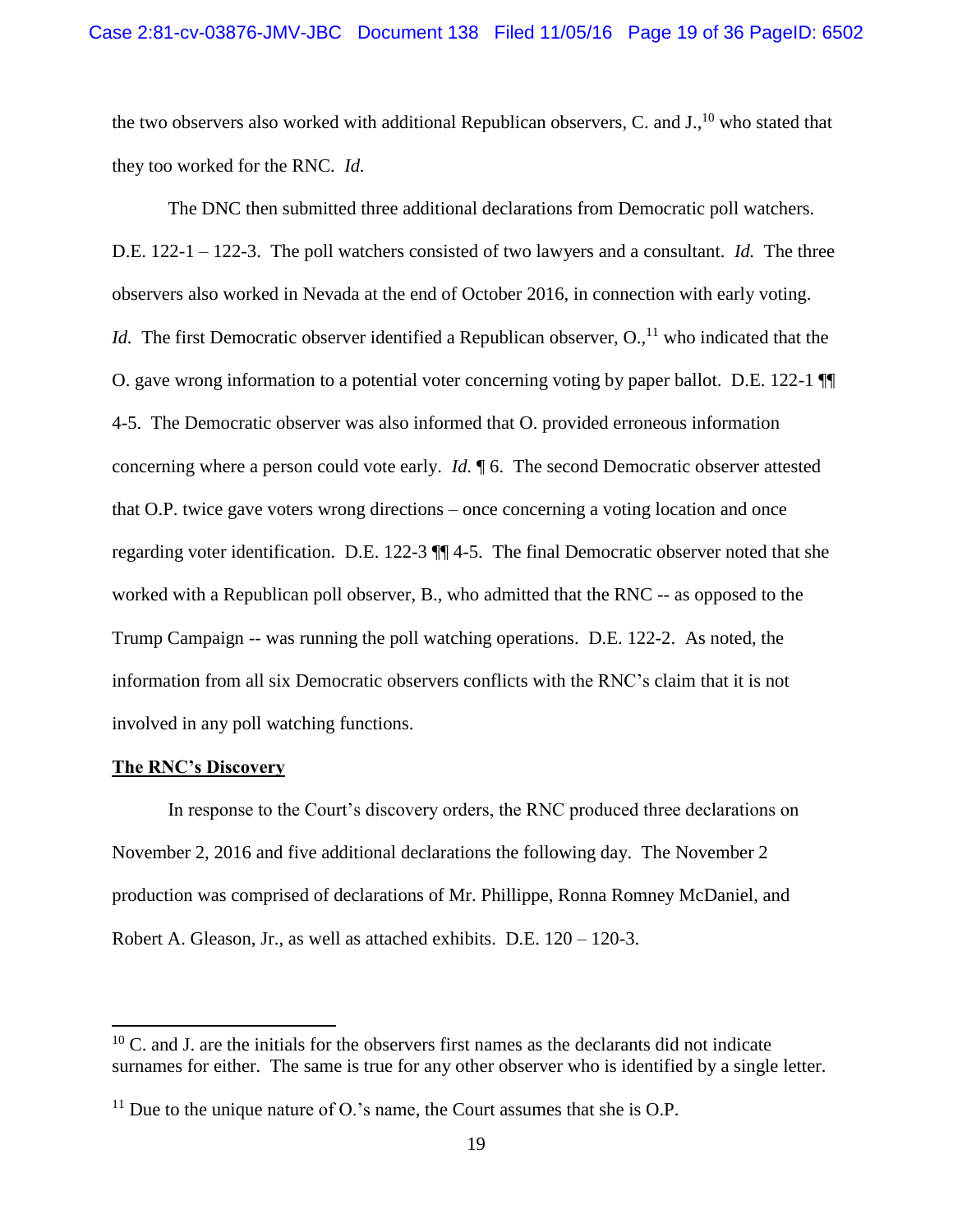Mr. Phillippe addressed whether the RNC had any agreements with the Trump Campaign concerning voter fraud, the press statements reportedly made by Governor Pence and Ms. Conway, and remarks by Ms. Romney McDaniel and Mr. Gleason. D.E. 120-1. As to the agreements, Mr. Phillippe attested that none had been located and, to his knowledge, none existed. In completing his due diligence, Mr. Phillippe spoke to each RNC official who had authority to enter into contracts, certain high-ranking members of the RNC's Political Division, and the general counsel of the Trump Campaign. *Id.* ¶¶ 6-7, 9. Mr. Phillippe also performed a search of the RNC's electronic and hard copy files for any such agreements, but none were found. *Id.* ¶ 8.

Turning to Governor Pence and Ms. Conway, Mr. Phillippe personally spoke with each and both indicated that they had no knowledge of any involvement between the RNC and the Trump Campaign as to ballot integrity or poll monitoring activities. *Id.* ¶¶ 12 – 15. As to Ms. Romney McDaniel and Mr. Gleason, Mr. Phillippe contacted counsel for both the Pennsylvania and Michigan Republican Parties. *Id.*  $\P\P$  18 – 19. Counsel for each state indicated that the RNC has no involvement in the state committee's poll watching efforts. *Id.*

Ms. Romney McDaniel's declaration indicated that she is the Chairwoman of the Republican Party of Michigan and, by virtue of that position, a member of the RNC. D.E. 120-2 ¶ 2. Ms. Romney McDaniel acknowledged that the state party is engaged in poll watching and ballot security efforts but said that all funding, materials, and training come from the state party, rather than the RNC. *Id.* ¶ 3. Ms. Romney McDaniel stated that the RNC is not involved in the state committee's efforts. *Id.* Mr. Gleason, the Chairman of the Republican Party of Pennsylvania and also a member of the RNC, made attestations similar to those of Ms. Romney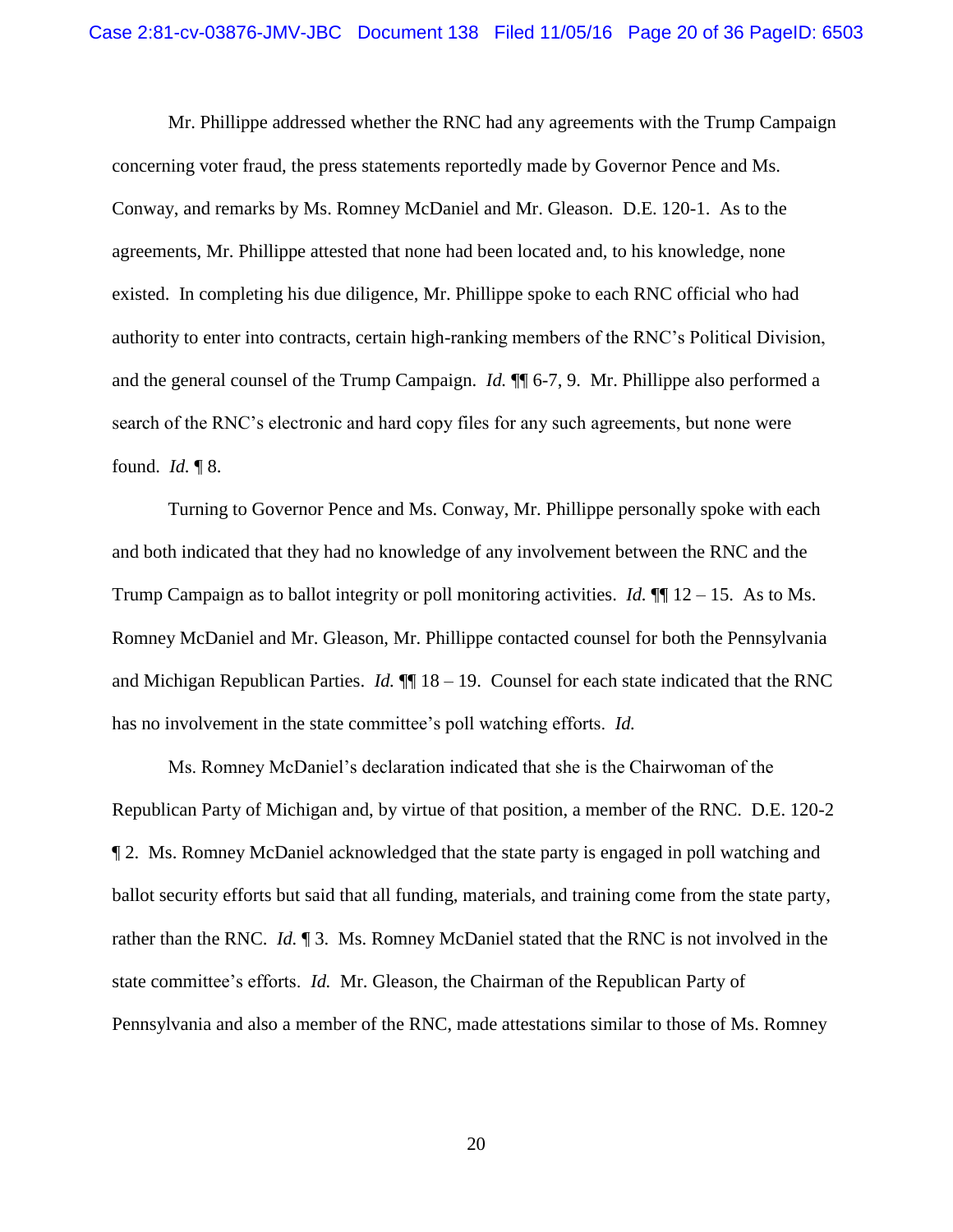McDaniel. Specifically, to the extent that the state committee is engaged in poll watching activities, Mr. Gleason stated that the RNC is not involved. D.E. 120-3  $\P$   $\overline{\phantom{0}}$  5 – 6.

Pursuant to the Court's November 2, 2016 discovery order, and in response to the six declarations of the Democratic poll observers, the RNC submitted five declarations, along with exhibits, on November 3, 2016. D.E. 128 – 128-5. The declarations were from Mr. Phillippe; Peter Graves, the RNC's Regional Political Director in the region covering Nevada; Matt Pinnell, the State Party Director for the RNC; Robert Talbot, the Nevada State Director for the RNC; and Holly Turner, a partner with Stampede Consulting, LLC ("Stampede"). *Id.*

Mr. Phillippe said that it "stood out" to him that the DNC has many attorneys working as poll observers in a particular areas of Nevada. D.E. 128-1 ¶ 9. Mr. Phillippe believes that the Democratic observers are aware of the Decree and are questioning other poll workers in an attempt to find an association with the RNC. *Id.* Mr. Phillippe further attested that his due diligence, including an electronic search of the RNC's emails, failed to reveal any names matching K.H., O.P. or C.<sup>12</sup> *Id.* **1**.14. As to Stampede, Mr. Phillippe confirmed that the RNC has contracted with the consulting firm but solely for get-out-the-vote activities limited to a different state in another part of the country. *Id.* ¶ 15. Mr. Phillippe also opined that, in his experience, it is not uncommon for individuals who work or volunteer for a political organization to be confused as to the nature of the organization with whom they are working. *Id.* ¶ 17.

Mr. Graves, Mr. Pinnell, and Mr. Talbot confirmed that the RNC has no poll watching activities underway in Nevada. D.E. 128-2 ¶ 5, D.E. 128-3 ¶ 5, D.E. 128-4 ¶ 7. Ms. Turner acknowledged that Stampede is undertaking poll-watching in Nevada but not in conjunction with

 $12$  Since neither the DNC or RNC knew C.'s last name, the RNC searched for a person named C.S. based on her first name. Ms. Turner's declaration refers to the same C.S.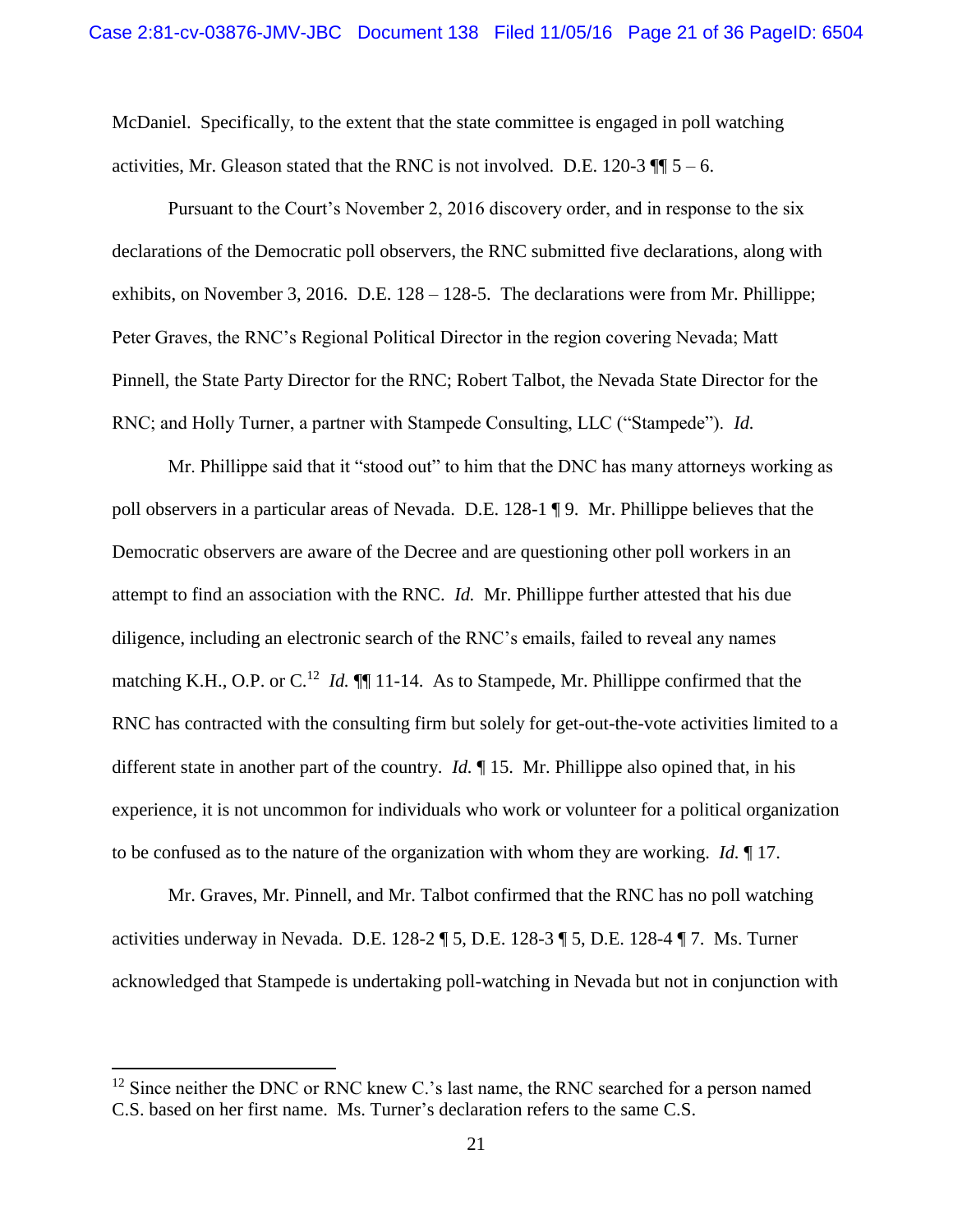the RNC. D.E. 128-5, ¶¶ 7-8. Ms. Turner added that both K.H. and C.S. are employed with Stampede. *Id.* ¶¶ 8-12. Ms. Turner could not locate anyone named O.P., B., or J. working for Stampede. *Id.* ¶ 13.

#### **The DNC's Reply**

The DNC replies that its evidence clearly shows that the RNC is involved in ballot security efforts prohibited by the Consent Decree. DNC RBr. at 2. The DNC first notes that five separate poll workers in Nevada indicated that they are working for the RNC. *Id.* The DNC further claims that while Stampede denies working for the RNC in Nevada, the RNC admits that Stampede is working for it in some capacity as a contractor. *Id. See also* RNC REx. 1 (October 18, 2016 FEC filing by the RNC reflecting that has paid Stampede a total of \$1,305,000). According to the DNC, the RNC's use of Stampede as a contractor establishes a violation of the Decree, assuming that K.H. and C. are actually working for Stampede rather than the RNC. DNC Br. at 2-3.

In further support, the DNC again points to the statements of Governor Pence, Ms. Conway, and Mr. Priebus. *Id.* at 2-3. The DNC emphasizes the high rank of each in either the Trump Campaign or the RNC, and indicates that it is highly unlikely that all three are actually "mistaken." *Id.* The DNC also points to new evidence, that of a high-ranking officer of the Republican Party of Virginia, who during a poll-watching training session referred to the involvement of the RNC only to immediately correct himself, reportedly to laughter in the crowd. *Id.* at 4, DNC REx. 2. The DNC claims that another "mistaken" reference to the RNC's involvement is simply not plausible. DNC RBr. At 4.

The DNC also argues that the Trump Campaign is acting as an agent of the RNC because the RNC is running the campaign's ground game and supplying it with voter data. DNC RBr. at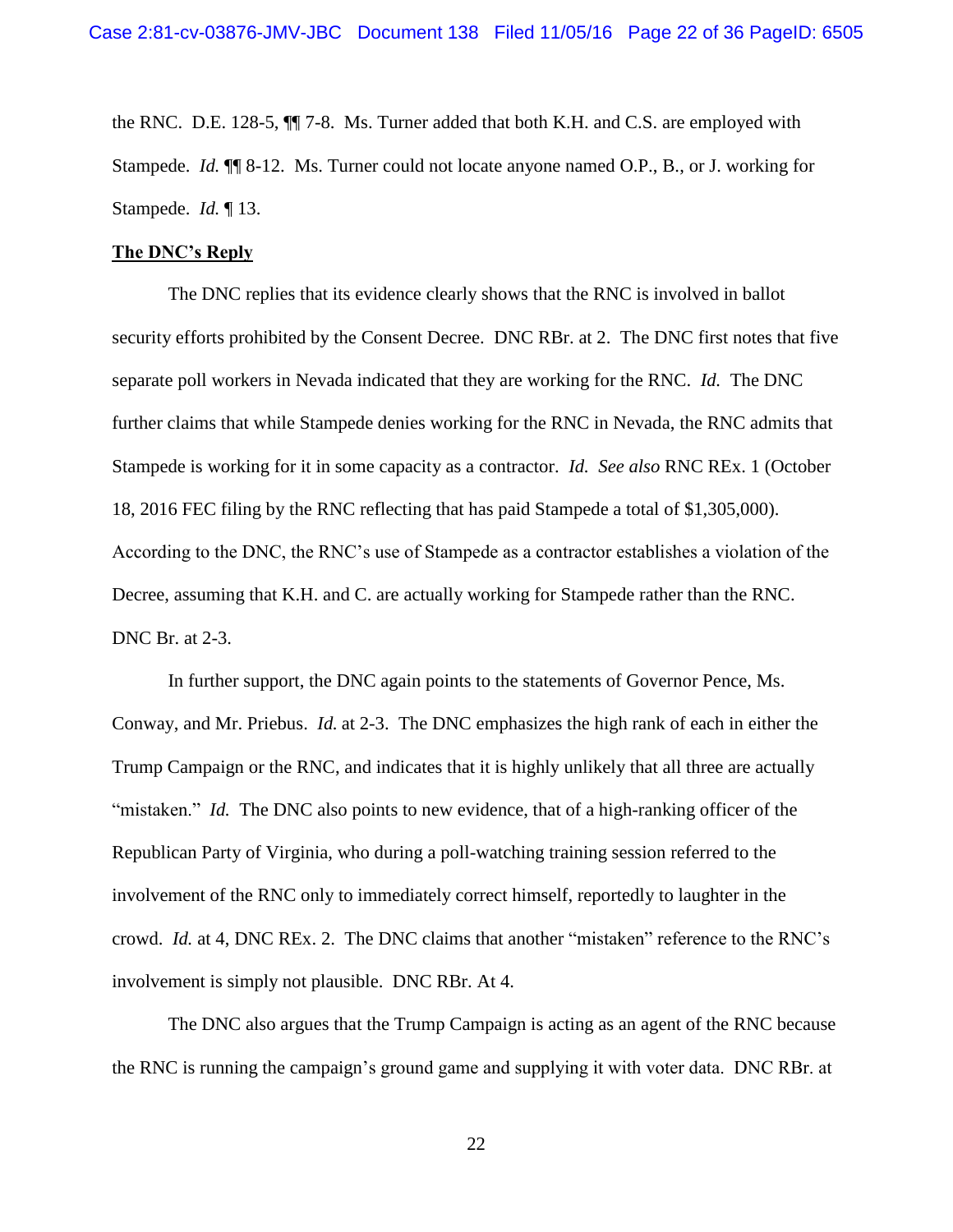5, DNC REx. 3. At a minimum, according to the DNC, the Trump Campaign is an agent of the RNC through either apparent authority or authority by estoppel. DNC RBr. At 7. As to the state chairs of Pennsylvania and Michigan, the DNC claims that they are bound by the Decree since both are also RNC members. *Id.* at 7-9. The DNC also points to a memorandum from counsel for the RNC to all political staff and independent contractors indicating that they can never remove their RNC "hat" regardless of whether they are working in another capacity. *Id.* at 9.

#### **II. ANALYSIS**

Consent decrees are generally interpreted pursuant to principles of contract construction. "[C]onsent decrees are judicial acts, [which] have many of the attributes of contracts voluntarily undertaken and are construed according to traditional precepts of contract construction." *Fox v. U.S. Dep't of Hous. & Urban Dev.*, 680 F.2d 315, 319 (3d Cir. 1982) (internal citations omitted); *see also Miles v. Aramark Corr. Serv., Inc.*, 321 F. App'x 188, 191 (3d Cir. 2009) ("Consent decrees are analogous to contracts, and thus we interpret them with reference to traditional principles of contract interpretation." (internal quotation marks omitted)). Courts "discern the scope of a consent decree by examining the language within its four corners." *Harris v. City of Philadelphia*, 137 F.3d 209, 212 (3d Cir. 1998). A court's "first task in interpreting a consent decree . . . is to determine whether its terms unambiguously cover the dispute in question." *United States v. State of New Jersey*, 194 F.3d 426, 430 (3d Cir. 1999). "In so doing, [the judge] must not strain the decree's precise terms or impose other terms in an attempt to reconcile the decree with [the Court's] own conception of its purpose." *Harris*, 137 F.3d at 212. Thus, "[t]he parties are bound by the 'objective definition of the words they use to express their intent.'" *United States v. State of New Jersey*, 194 F.3d at 430. The Court will only look to extrinsic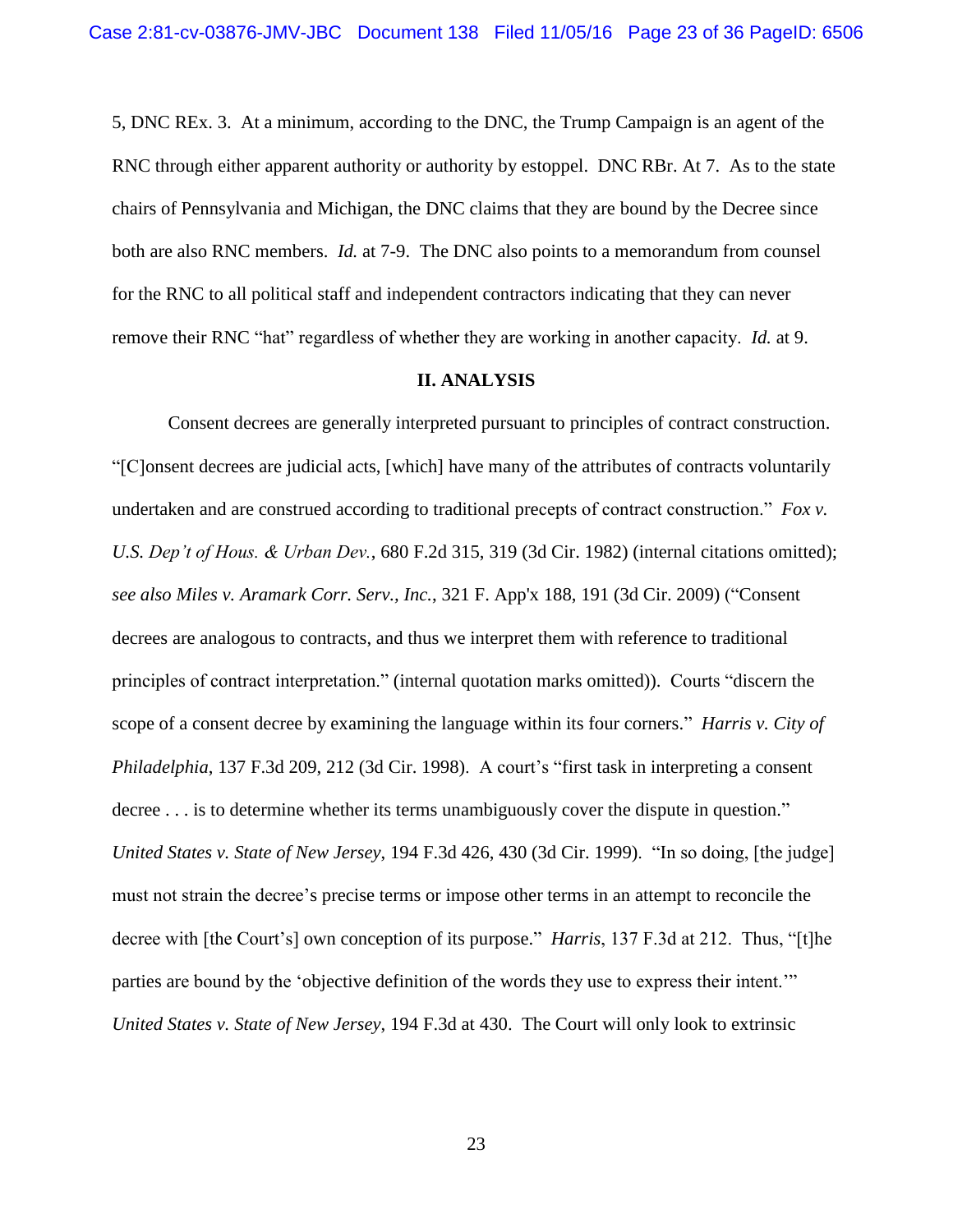evidence in interpreting a consent decree when a term is ambiguous, in other words, when "it is reasonably susceptible to at least two different interpretations." *Id.*

At the outset, it is important to emphasize that the Trump Campaign is not subject to the Consent Decree unless it acted as an agent or representative of the RNC. The DNC clarified in its reply brief and at oral argument that it was advocating two positions in this regard: first, that the Trump Campaign was an agent of the RNC, and, second, that the RNC was acting in concert with the Trump Campaign. As to the agency claim, the Court finds that the DNC has submitted insufficient evidence to support its position. In addition, the RNC produced documentary evidence from its counsel's office to the general counsel for the Trump Campaign which indicated that the campaign was not an agent of the RNC vis-à-vis ballot security measures. The Court views the actual issue in this case as whether the RNC is working in concert with the Trump Campaign on voter fraud programs. The question is not whether the RNC is working with the Trump Campaign on other campaign strategy and events? They clearly are. Instead, the primary inquiry is whether the campaign and the RNC are operating together in a manner that would violate the Decree. Of course, the RNC's overall relationship with the Trump Campaign may be relevant as to whether they are coordinating on ballot security measures.

For this reason, comments by persons within the Trump Campaign are relevant to the Court's analysis. The Trump Campaign has clearly emphasized voter fraud efforts. Mr. Trump himself has publicly encouraged his supporters to actively fight voter fraud. If the RNC acted in concert with the Trump Campaign on these activities, the RNC would be in violation of the Consent Decree for a number of reasons, chief among them being that the RNC did not seek preclearance of such efforts. The DNC also submitted evidence indicating that at least certain supporters of the Trump Campaign have interpreted the campaign's remarks to take action in a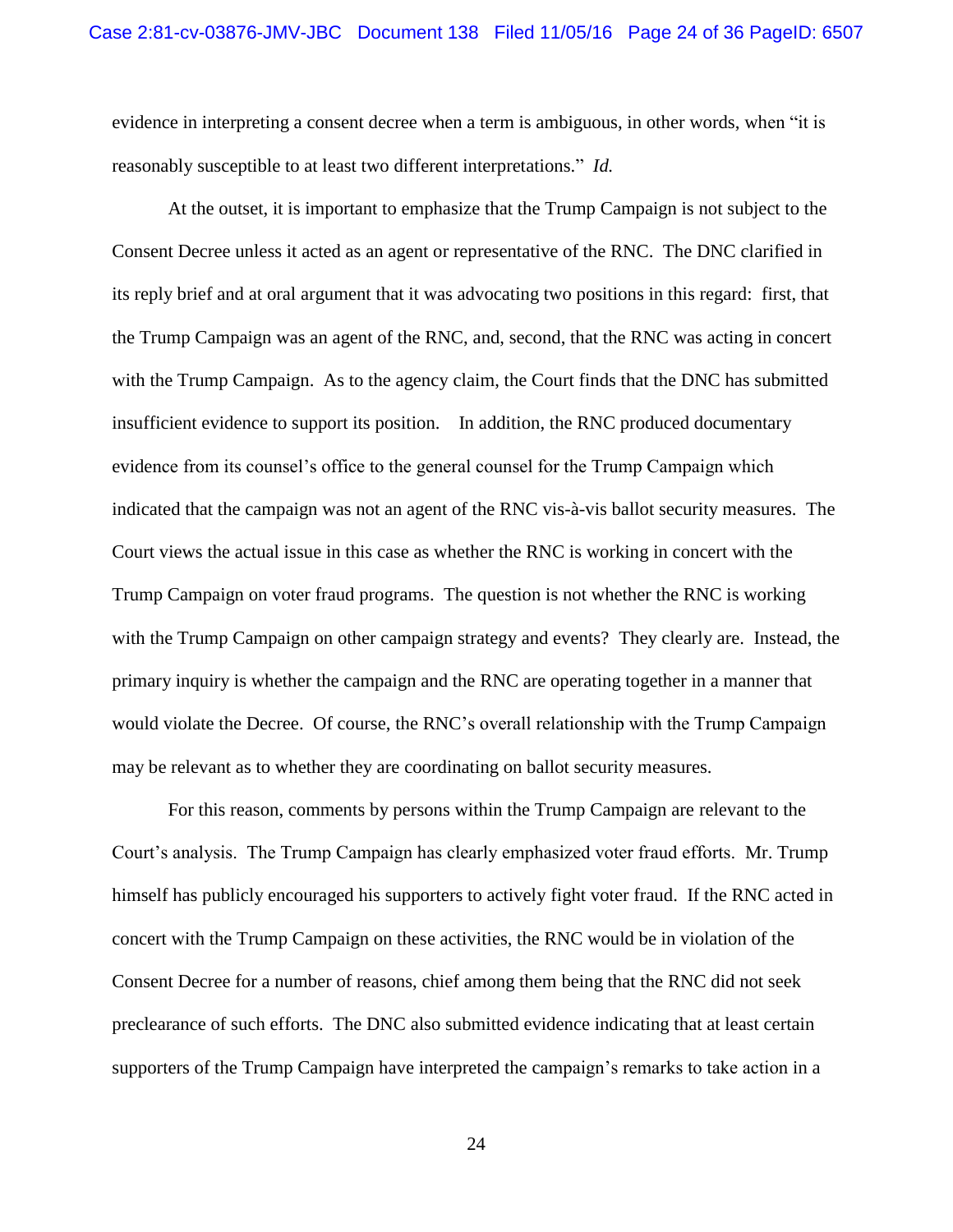manner that would violate the Decree, whether it be engaging in racial profiling, making potential voters nervous, or hauling voters away in a cage attached to a pickup truck.<sup>13</sup>

As a result, the Court disagrees with the RNC's claims that Mr. Priebus, Governor Pence, and Ms. Conway's statements are not probative. In addition, as the head of the RNC, Mr. Priebus' statements are not hearsay. *See* F.R.E. 801(d)(2). The statements are also important because of the stature of the speakers – the Vice Presidential candidate, the lead manager of the Trump Campaign, and the head of the RNC. While the RNC argues that such higher-ups may naturally be mistaken because they are removed from the granular details of the day-to-day operations of the campaign, the Court finds this explanation lacking. The Trump Campaign has made combatting voter fraud a central issue, and it is implausible to believe that such high level personnel are unaware of this call to action and any corresponding plans to implement it.

Governor Pence stated that the RNC and the Trump Campaign are working with state committees on "ballot integrity." The RNC's own internal guidance acknowledges that such a term implicates the Consent Decree. *See* RNC Ex. A ¶ 20 & A-10 at 2 ("You may have heard [that] the Consent Decree prohibits the RNC from participating in Election Day Operations (or "EDO"), 'ballot security', or *'ballot integrity'* activities. Whatever the name given to such

 $13$  The Court notes that, unfortunately, such calls for uninformed, vigilante enforcement of voting laws carries with it the very real possibility of subjecting the adherents to legal violations. Among other laws, the Voting Rights Act provides, in part, that "[n]o person . . . shall intimidate, threaten, or coerce, or attempt to intimidate, threaten, or coerce any person for voting or attempting to vote[.]" 52 U.S.C. § 10307(b). From the evidence submitted by the DNC, it appears that some individuals who plan on "watching" polls in "certain areas" are not even aware of the law or its contours. Moreover, such broad calls to action, without specific training as to what is legally permissible, creates untrained watchers with no credible guidance. What are they to watch for? Who are they to watch? Where are they to watch? How are they to act when watching? What action are they to take? What action are they to refrain from? To whom are they supposed to report? What is legally permissible? What is unlawful? Without specific guidance, the "watchers" are left to answer these critical questions for themselves.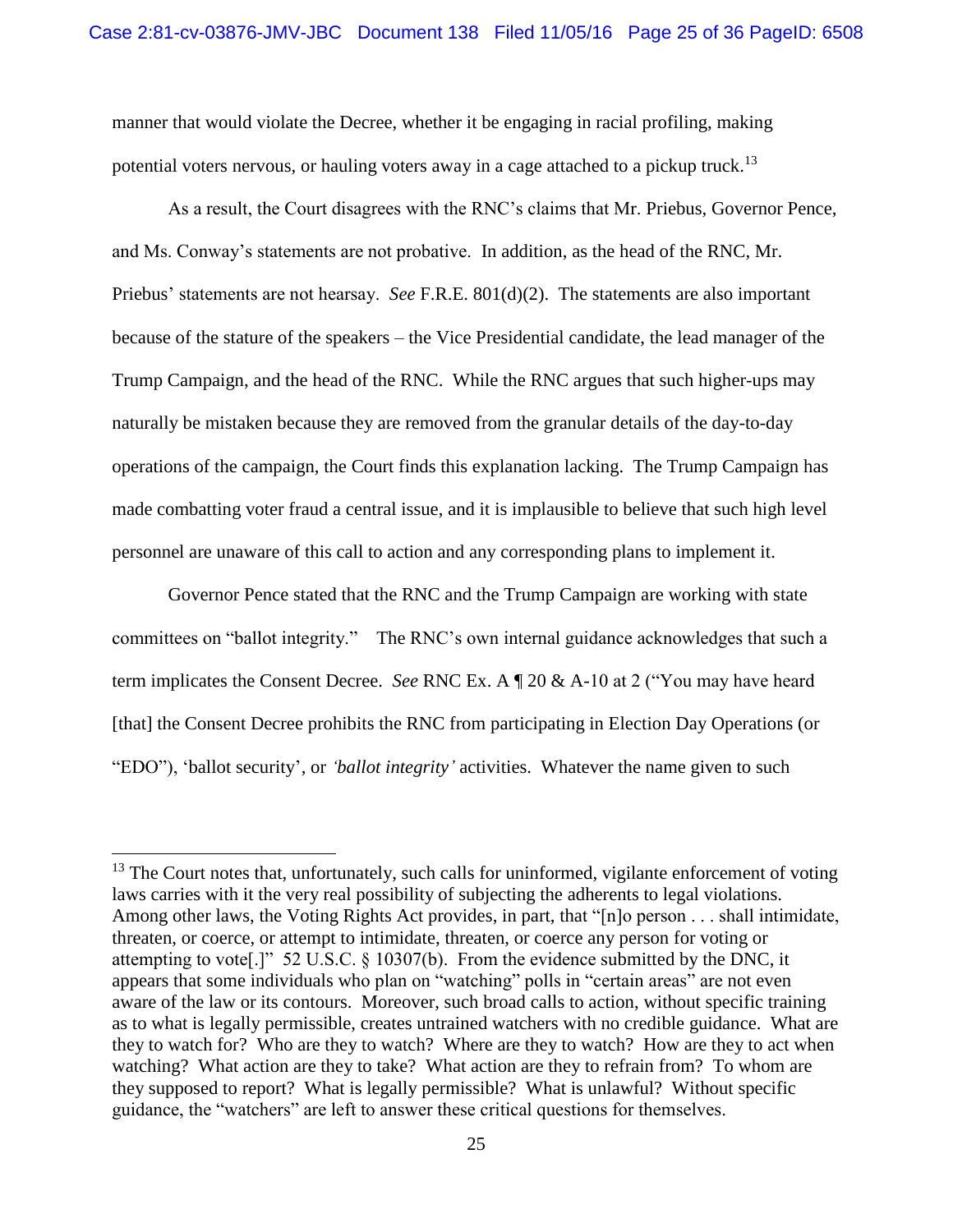programs, *RNC employees, consultants, and volunteers are strictly prohibited from engaging them."* (emphases added)).

Ms. Conway's statements were somewhat different. She said that the RNC and the Trump Campaign were working together on precinct monitoring. Such monitoring could implicate the Decree if it involved a ballot security or had a voter fraud component. However, such monitoring could also be entirely permissible if it was comprised solely of normal poll watching functions.

As to Mr. Priebus, he publicly stated in October 2016 that the RNC and the Trump Campaign were working in "full coordination [with the RNC]" at "all levels." The RNC dismisses this statement as mere politicking at a time in which the RNC's commitment to the campaign was being questioned. The RNC may be correct. Yet, if taken literally, such a claim could also indicate that the RNC and Trump Campaign are working in lock-step on all matters, including ballot security initiatives. Mr. Priebus' statement also came *after* Governor Pence's comments concerning ballot integrity. Adding to the mix is Mr. Priebus' statement later in October 2016 that voter fraud "is real." The Court cannot overlook the fact that Mr. Priebus is the Chairman of the RNC. In light of the Consent Decree's prohibitions, the Court finds the foregoing statements probative, both individually and collectively.

However, the critical issue remains whether the RNC has in fact acted in coordination with the Trump Campaign to prevent voter fraud in light of the statements. Putting aside the activity in Nevada, which is discussed separately below, the DNC has been unable to demonstrate such coordination. The Court realizes that given the timing of the motion and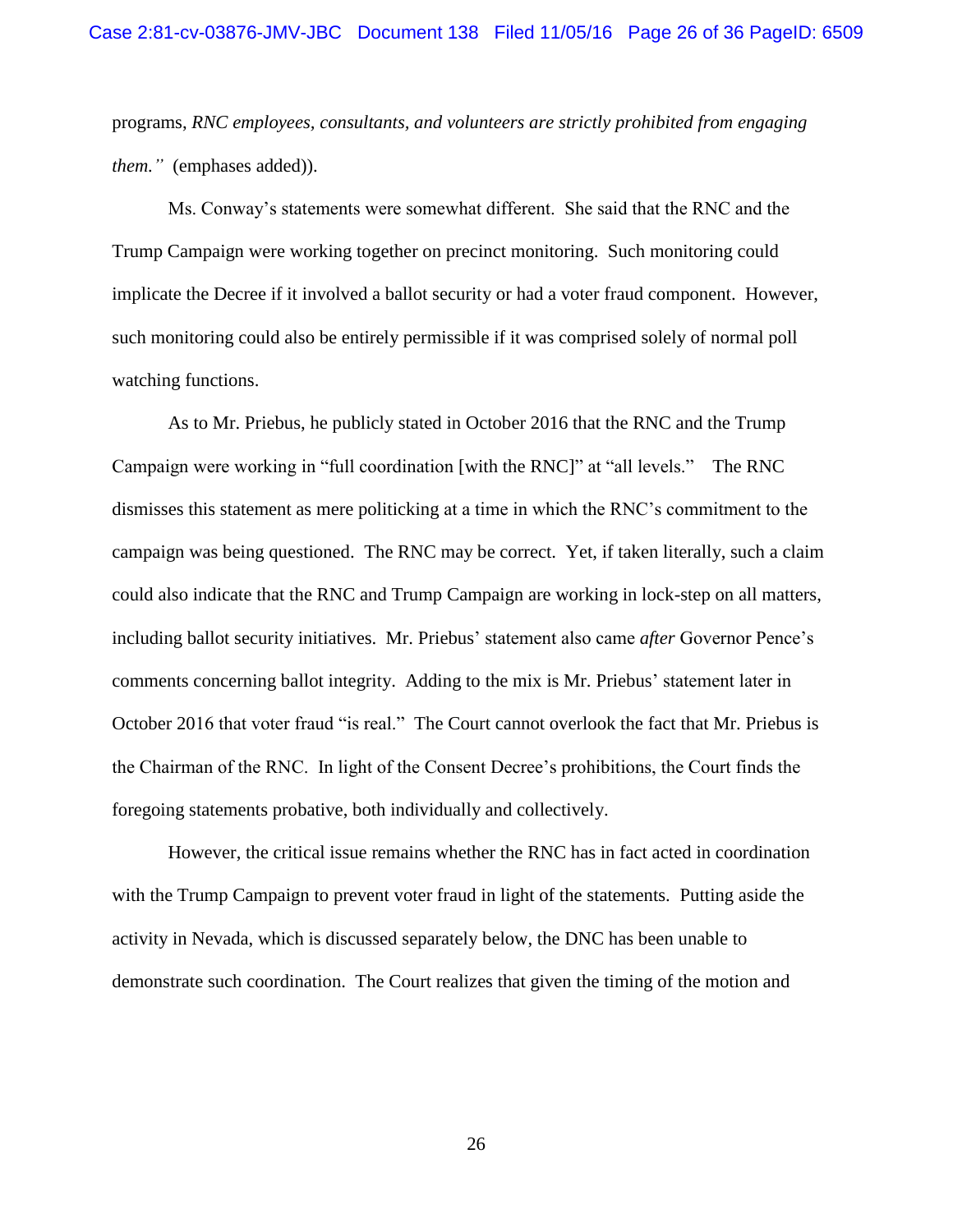Election Day, only limited discovery was permitted.<sup>14</sup> However, the discovery thus far produced by the RNC reflects that it is not working with the Trump Campaign on ballot security measures. First, no agreements between the two exist as to voter fraud efforts. In addition, the RNC's Chief Counsel, Mr. Phillippe, personally confirmed with Governor Pence and Ms. Conway that neither were aware of any activities with the RNC pertaining to ballot integrity. Further, the RNC's counsel informed the Trump Campaign that it will not engage in any such efforts on Election Day. Moreover, Mr. Phillippe set forth in great detail, with corresponding exhibits, his efforts to continually educate representatives of the RNC as to the Decree and its prohibitions. The Court is aware that recipients of sound legal advice do not always follow the given advice, but it does appear that Mr. Phillippe has undertaken extensive efforts to ensure that the RNC does not violate the Consent Decree.

The DNC also points to the actions of the RNC members, Ms. Romney McDaniel and Mr. Gleason, who are also the state party chairs of their respective states. To be clear, if Ms. Romney McDaniel or Mr. Gleason were engaging in the reported activity on behalf of the RNC, the RNC would be in violation of the Decree because Michigan and Pennsylvania's voter fraud measures received no preclearance approval. Moreover, the press accounts indicate that the Pennsylvania effort is focused on Philadelphia, at least in part, due to its racial and ethnic make-

 $14$  Due to the limited discovery, and as is discussed further below, the Court is permitting the DNC to return after Election Day to seek additional discovery. For example, the DNC posits that if Mr. Priebus advised the Trump Campaign on ballot security efforts, then the RNC would be in violation of the Consent Decree. This is a fair point. However, based on the evidence currently before the Court, Mr. Priebus merely stated that he was aware of the Trump Campaign's position on voter fraud. Mr. Priebus did not add that he was also advising the campaign how to stop such perceived fraud. That being said, the DNC may be permitted to take additional discovery after Election Day on this issue among others.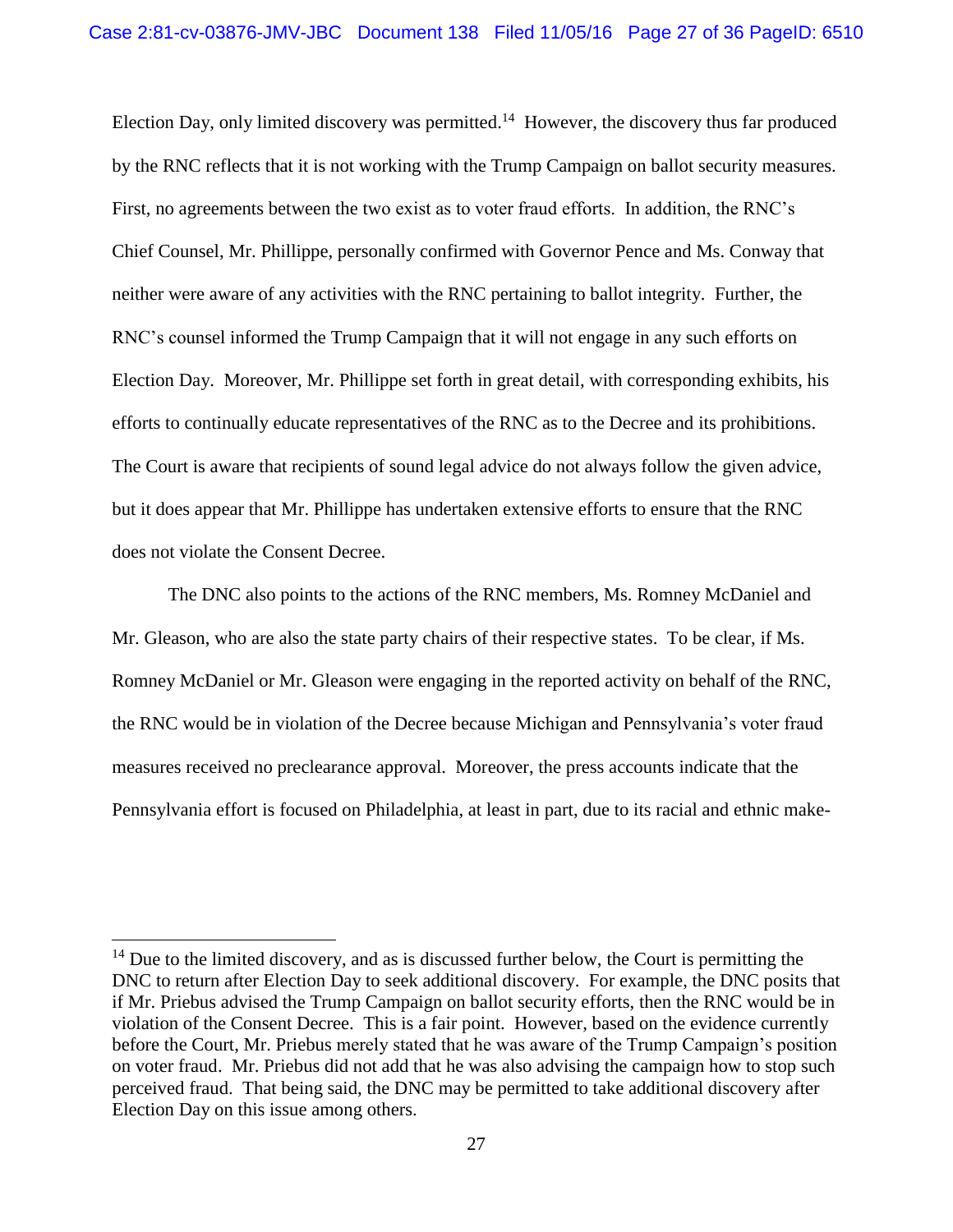up. However, the crucial issue is whether either state director is also acting in his/her capacity as RNC members.

The Court finds, as a matter of law, that neither Ms. Romney McDaniel nor Mr. Gleason are subject to the Consent Decree if they are acting solely in their capacity as state party chairs. The Court notes that the 1982 Consent Decree stated that it was binding on the RNC, and its "agents, servants, and employees, whether acting directly or indirectly through other party committees." *Id.* At first glance, this sentence appears to support the DNC's reading because Ms. Romney McDaniel or Mr. Gleason could be acting as agents of the RNC through their positions in their state committees.

However, the provision is immediately followed by a recognition that the RNC did not have a "right of control over other state party committees, county committees, or other national, state and local political organizations of the same party, and their agents, servants and employees." *Id.* at  $\P$  4. All state party chairs are, by virtue of their position, automatically members of the RNC. Thus, the practical effect of the DNC's argument, if accepted, would be that all state party committees are bound by the Consent Decree due their chairs being RNC members. This conclusion would mean that the express acknowledgement that the RNC had no right of control over other "state party committees" would be, at best, meaningless, and at worst, misleading. *See Contrans, Inc. v. Ryder Truck Rental, Inc.*, 836 F.2d 163, 169 (3d Cir. 1987) (noting that "a contract should be read so as to give meaning to all of its terms" and "a construction which neutralizes any provision of a contract should never be adopted if the contract can be so construed as to give effect to all the provisions" (internal quotation marks omitted)). Moreover, at the time of the 1982 Decree, only the New Jersey state committee was a party and bound by its parameters. No other state committee has since been added to the Decree.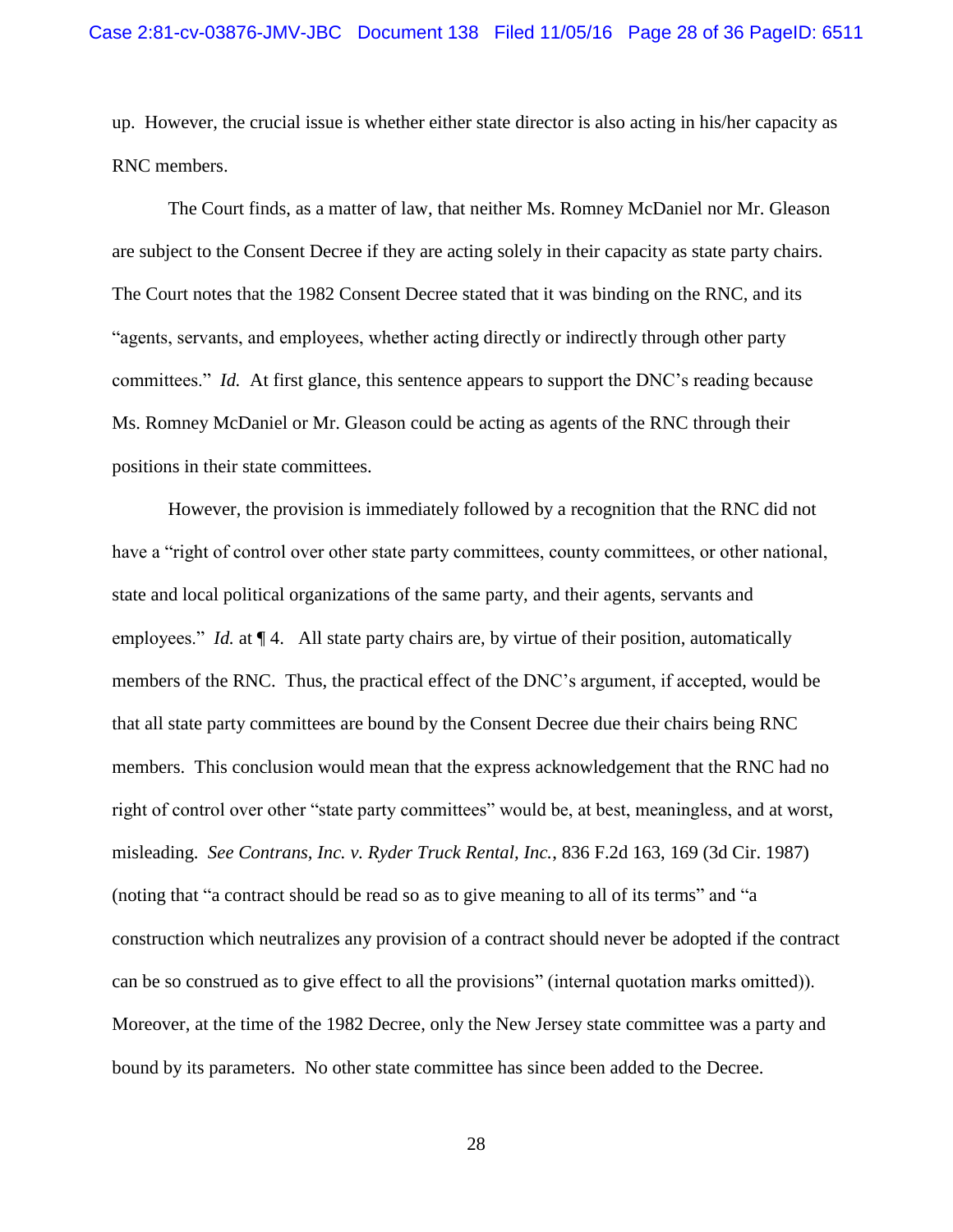#### Case 2:81-cv-03876-JMV-JBC Document 138 Filed 11/05/16 Page 29 of 36 PageID: 6512

Importantly, the fact that one state committee was bound also supports the conclusion that by using the word "other" to modify state committees, the Consent Decree meant no state committees other than New Jersey.

Notably, Judge Debevoise, who oversaw the Decree from its inception through its 2009 modification, *see* note 1, never interpreted the agreement in the manner proposed by the DNC. First, in 1990, Judge Debevoise found that the RNC was not responsible for the questionable mailings of the North Carolina Republican Party. Instead, Judge Debevoise found that the RNC violated the Consent Decree because it failed to educate the state committees on the terms of the Decree. Similarly, in 2008, Judge Debevoise determined that the RNC was not responsible for the actions of the New Mexico Republican Party. It does not appear that the DNC contested either finding. *See Jaasma v. Shell Oil Co.*, 412 F.3d 501, 509 (3d Cir. 2005) (explaining that when interpreting a contract courts give ""great weight' to the parties' course of conduct in discerning the intent of the parties"). Thus, the Consent Decree has been interpreted, on at least two occasions by Judge Debevoise, to not apply to state committees even though their chairs were also members of the RNC. *See Democratic Nat'l Comm.*, 673 F.3d at 203 ("In reviewing the District Court's opinion and its modifications to the Decree, we do not take lightly Judge Debevoise's nearly three decades of experience presiding over all matters related to this Decree.").

The RNC also represented that when the 1982 Consent Decree was entered, the rule that state chairs automatically became members of the RNC was in effect. D.E. 132-1 ¶ 3. This evidence lends further support to the Court's interpretation. As noted, the Court views the DNC's position, if taken to its logical extreme, to mean that all fifty state chairs are automatically subject to the Decree because they are also members of the RNC. The Court finds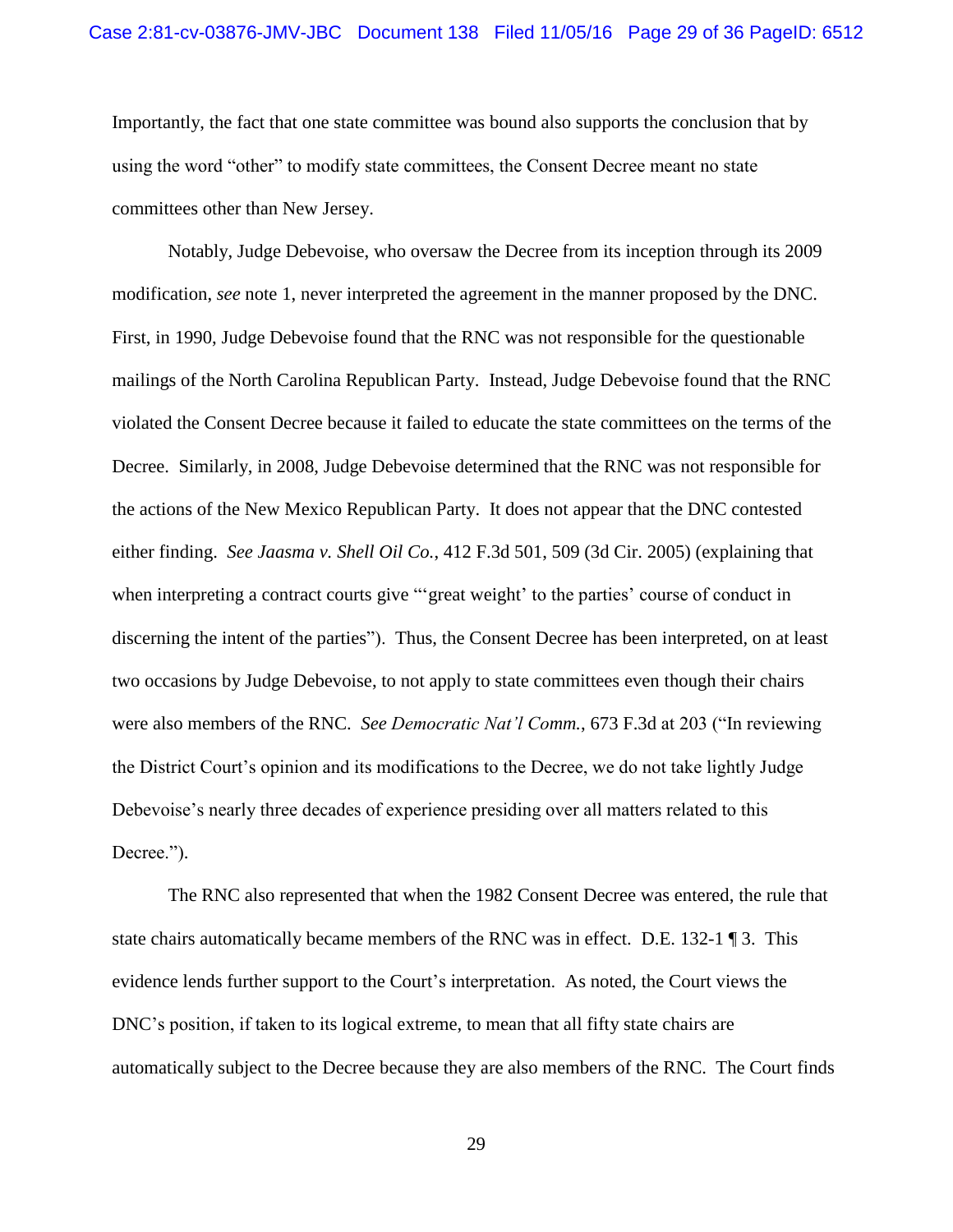no support in the Decree, or opinions discussing it, for such a broad reading. To the contrary, as noted, Judge Debevoise expressly rejected this interpretation on at least two occasions.<sup>15</sup>

The issue then becomes a factual inquiry – were either Ms. Romney McDaniel or Mr. Gleason acting in their capacity as RNC members when announcing and engaging in voter fraud efforts in their respective states? The Court finds that the DNC has not demonstrated that either were acting in their roles as RNC members. In fact, the DNC's brief merely states that both are RNC members without further analysis. The RNC, however, presented declarations from both Ms. Romney McDaniel and Mr. Gleason in which they state that they were acting in their capacity as state party chairs, not RNC members, regarding ballot security efforts in their states. In addition, Mr. Phillippe spoke with counsel for both state parties and each indicated that any state voter fraud effort was separate and distinct from the RNC. Finally, the RNC presented evidence that its general counsel warned all 168 members, including state chairs, of the parameters of the Decree, encouraged the members not to act contrary to the Decree while wearing a different hat, and notified the members that if they engaged in ballot security efforts while acting in a different capacity they were not doing so on behalf of the RNC.<sup>16</sup>

<sup>&</sup>lt;sup>15</sup> The RNC also noted that the Supreme Court's decision in *McConnell*, 540 at 139, 157, as well as the Federal Election Commission's Advisory Opinion 2003-10 expressly recognize that a person may lawfully assume different roles, and depending upon the role he/she is in, undertake different activities. The RNC states that both the Supreme Court decision and the Advisory Opinion recognize that the same person may lawfully solicit certain monies if he/she is acting in her state committee role, although the same solicitation would be prohibited if he/she was acting in her national committee role.

<sup>&</sup>lt;sup>16</sup> As to the DNC's point that the RNC warned its members that it could not wear different hats, the memorandum in question was sent to RNC political staff and independent contractors, persons essentially working full-time for the RNC. RNC Ex. A  $\parallel$  20 & A-10. This memorandum was not sent to RNC members. As noted, different notice was sent to members. RNC Ex. A ¶ 23 & A-13.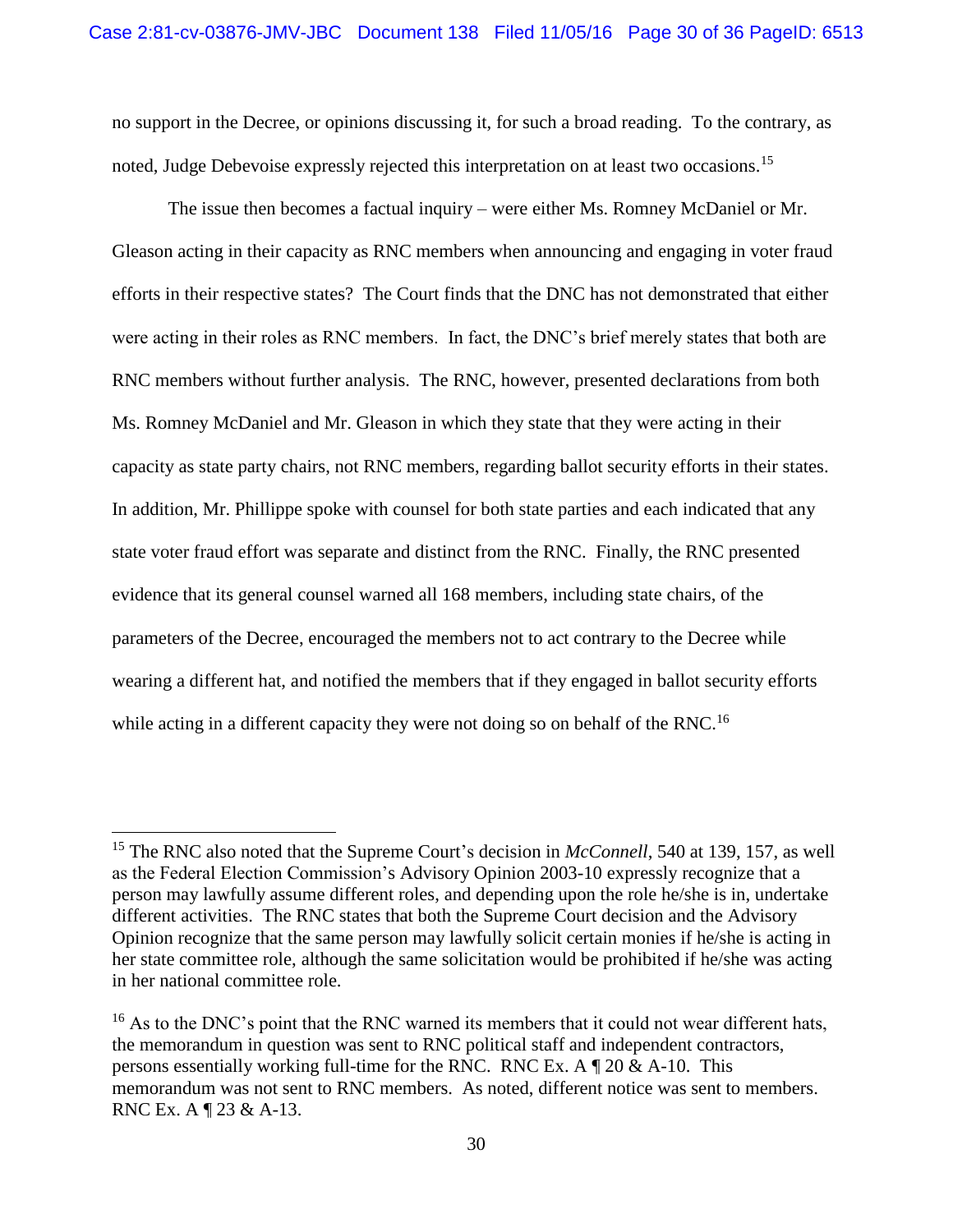The final area of inquiry concerns Republican poll watchers at early voting sites in Nevada. The RNC first questions the backgrounds of the Democratic poll observers who submitted the declarations. As noted, four were attorneys, with one being a retired federal prosecutor and the other also holding the position of judge *pro tem*; one was an engineering and tech consultant; and one was an unspecified consultant. The RNC suggests that such backgrounds are somewhat suspect, particularly as to the lawyers. The Court finds this argument to be, at a minimum, unpersuasive and at odds with the RNC's own position. The RNC in large part relies upon the submissions of its Chief Counsel, Mr. Phillippe. If the Court accepted the RNC's argument, it appears that the Court would also have to view Mr. Phillippe's representations with a jaundiced eye, perhaps even more so since he is in-house counsel to an actual party in the dispute. More importantly, it appears to the Court that having persons with professional legal training acting as observers is commendable for several reasons. When compared with laypersons, attorneys should certainly have a better understanding of the relevant law, of the distinctions between different political committees (such as a national party as opposed to a state party), and of the responsibility and consequences of submitting sworn declarations to the Court.

Turning to the poll watchers, two inquiries arise: (1) is the RNC engaging persons to engage in poll observations and, if so, (2) are the observers engaging in activity related to voter fraud? The former is permissible under the Decree so long as it meets the definition of normal poll-watch functions, while the latter is forbidden. The suspicions of the DNC were heightened because the RNC submitted many exhibits which indicated that the RNC was not involved in any poll watching activities whatsoever. *See* RNC Ex. A ¶¶ 20-23 & A-10 – A-13. To be sure, the RNC emphasized that some of the actions it was internally prohibiting were permissible under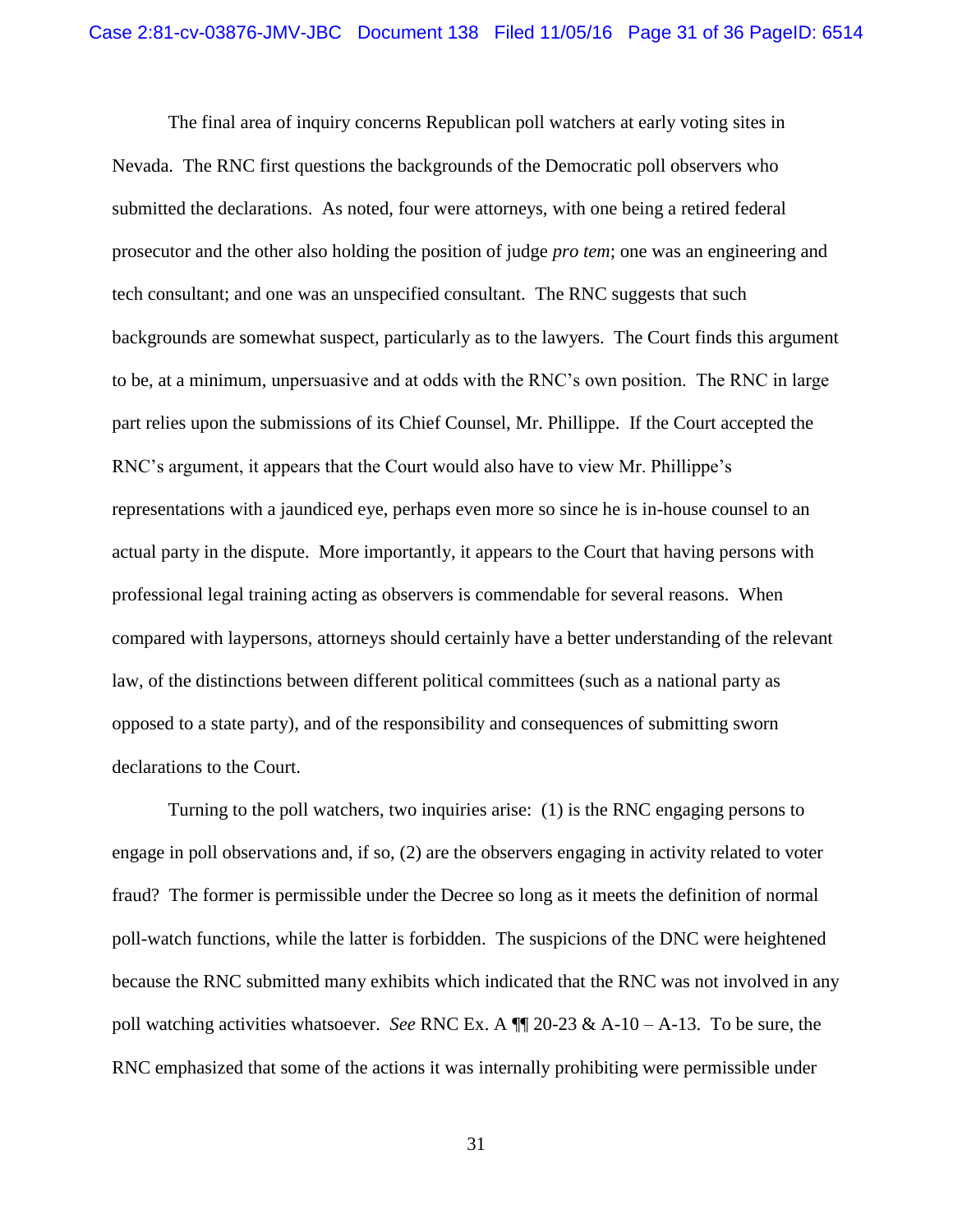the Decree, but it nevertheless directed that no poll observations be undertaken. Of course, the RNC is free to put greater restrictions upon itself, in an abundance of caution, than those required by the Consent Decree. Yet, if certain RNC employees or representatives are not following the clear advice of its Chief Counsel, the concerns are obvious – not only as to poll watching but potentially also as to other areas in which legal instruction has been provided.

As to the first inquiry, the DNC presented credible evidence that the RNC is engaging in poll observations in Nevada. The DNC poll observers identified five separate Republican watchers who stated that they were working for the RNC: K.H., O.P., C., J., and B. Importantly, it appears that subterfuge was involved. O.P. and K.H. first identified themselves as "Independent" observers before acknowledging that they were present on behalf of the RNC. On another occasion, O.P. stated that she was with a grassroots organization. B. stated that she was working for the RNC although she had been told to say that she was there on behalf of Trump Campaign. K.H. further indicated that she was instructed that she did not have to indicate for whom she worked and also stated that she was told to lie about representing the RNC. As noted, the backgrounds of the Democratic poll watchers inures to the benefit of the DNC.

As to the second question, the DNC presented evidence that at least one of the Republican poll observers, O.P., engaged in conduct that could be construed as related to voter fraud. O.P. reportedly gave incorrect information to voters on four separate occasions. The bad advice concerned paper ballots, voting locations, and voter identification. However, outside of O.P., the only other potentially questionable act arose when K.H. filled out an election incident report. If the report concerned voter fraud, then it would also violate the Decree. On the other hand, the Democratic poll watchers did not indicate that the remaining three RNC watchers – C., J., and B. – engaged in any conduct that could be construed as related to ballot security.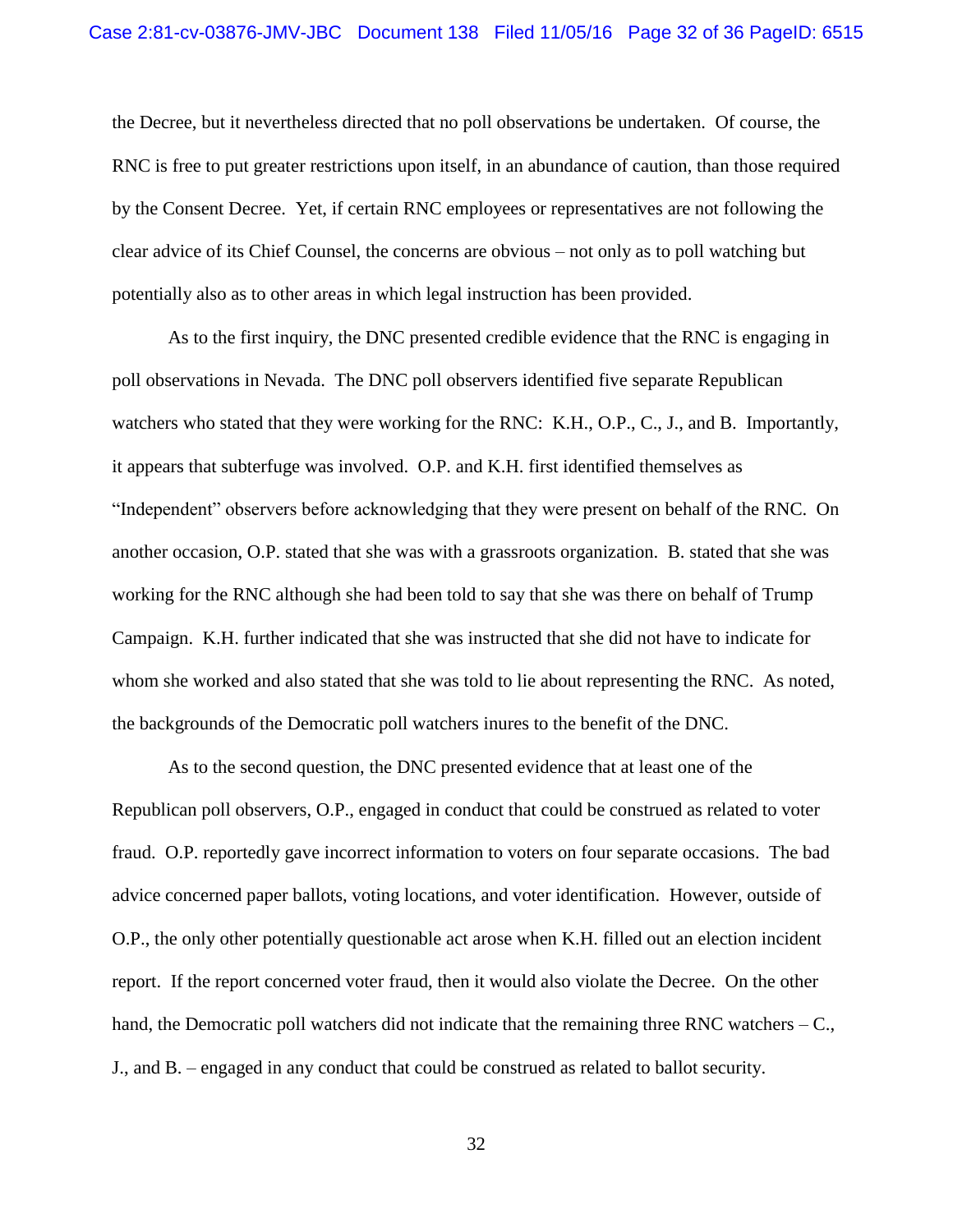The Court first reviews the foregoing analysis and findings in light of the injunctive relief sought. "Preliminary injunctive relief is 'an extraordinary remedy' and 'should be granted only in limited circumstances.'" *Arrowpoint Capital Corp. v. Arrowpoint Asset Mgmt*., LLC, 793 F.3d 313, 318 (3d Cir. 2015) (quoting *Am. Tel. & Tel. Co. v. Winback & Conserve Program, Inc.*, 42 F.3d 1421, 1426–27 (3d Cir.1994)). To obtain a preliminary injunction, the party seeking relief must show "(1) a likelihood of success on the merits; (2) that it will suffer irreparable harm if the injunction is denied; (3) that granting preliminary relief will not result in even greater harm to the nonmoving party; and (4) that the public interest favors such relief." *Id.* at 318-19 (quoting *Kos Pharm., Inc. v. Andrx Corp.*, 369 F.3d 700, 708 (3d Cir.2004)). A preliminary injunction will not issue unless all four elements are satisfied. *Id.*

As to the second element, irreparable harm, the United States Supreme Court has recognized that the right to vote is a "fundamental political right." *Reynolds v. Sims*, 377 U.S. 533, 562 (1964) (internal quotation marks omitted). Accordingly, courts have consistently found that a "person who is denied the right to vote suffers irreparable injury." *Fla. Democratic Party v. Hood*, 342 F. Supp. 2d 1073, 1082 (N.D. Fla. 2004); *see also Montano v. Suffolk Cty. Legislature*, 268 F. Supp. 2d 243, 260 (E.D.N.Y. 2003) ("An abridgement or dilution of the right to vote constitutes irreparable harm."); *Cardona v. Oakland Unified Sch. Dist., Cal.*, 785 F. Supp. 837, 840 (N.D. Cal. 1992) (same); *Dillard v. Crenshaw Cty.*, 640 F. Supp. 1347, 1363 (M.D. Ala. 1986) (explaining that infringement on the fundamental right to vote causes irreparable injury that cannot be remedied through monetary damages). That is so because infringement on the right to vote "cannot be alleviated after the election." *Council of Alt. Political Parties v. Hooks*, 121 F.3d 876, 883 (3d Cir. 1997); *see also United States v. Berks*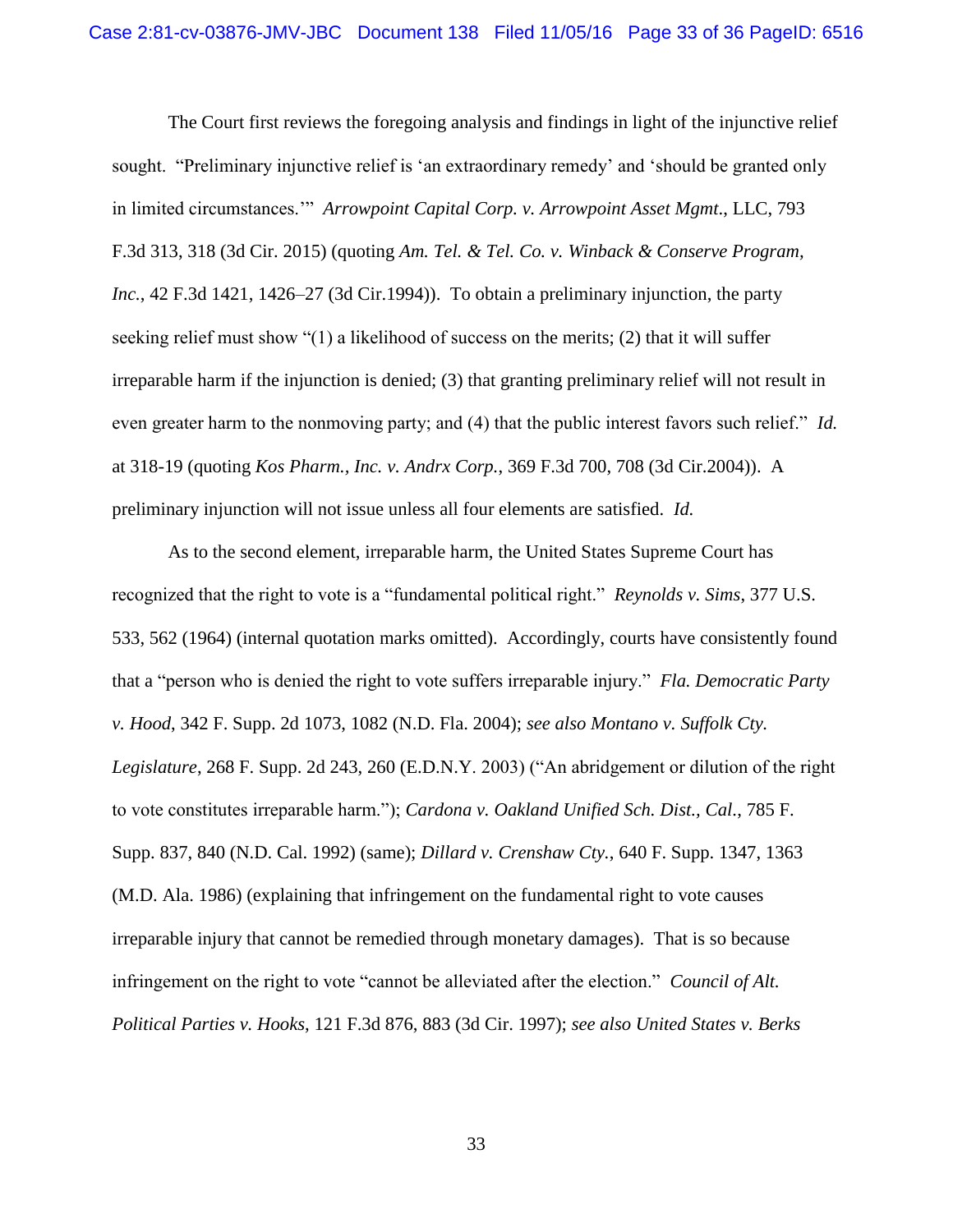*Cty., Pa.*, 250 F. Supp. 2d 525, 541 (E.D. Pa. 2003) ("The impact of the discouragement of equal participation in the democratic system cannot be redressed by money, or any other remedy[.]").

The third and fourth elements also appear to inure to the benefit of the DNC. As to potential harm to the RNC if the Court enjoined the RNC from engaging in poll watching activities involving voter fraud, the RNC would merely be prohibited from doing what the Consent Decree already forbids. No additional harm, except perhaps reputational, would come to the RNC. And the public interest certainly favors the enforcement of consent decrees and the prevention of potential voter suppression.

Yet, in the Court's view, the injunctive relief sought turns on the first element, that is, the DNC's likelihood of success on the merits. For the reasons stated above, in light of the evidence currently in the record, the Court finds that the DNC has not demonstrated a likelihood of success concerning action taken by the RNC in light of the statements by Mr. Priebus, Governor Pence, Ms. Conway, Ms. Romney McDaniel, or Mr. Gleason. The poll watching activity in Nevada is not as clear. However, assuming that the DNC has shown a probability that it will succeed in demonstrating that the RNC is engaged in poll watching, the DNC has not done the same concerning whether such activity is related to voter fraud or ballot security, which is what the Decree prohibits. As noted, normal poll-watch functions are expressly permitted under the Consent Decree, so proving this fact alone would not entitle the DNC to relief. The Court is sensitive to the DNC's position that such activity is suspicious in light of the RNC's position that it is not engaging in any poll watching, but the Court's only focus is whether the Decree itself is being violated.

At best, the DNC shows a possibility, not a probability, that the poll observers' activities were related to voter fraud. The strongest evidence concerns the statements of O.P., who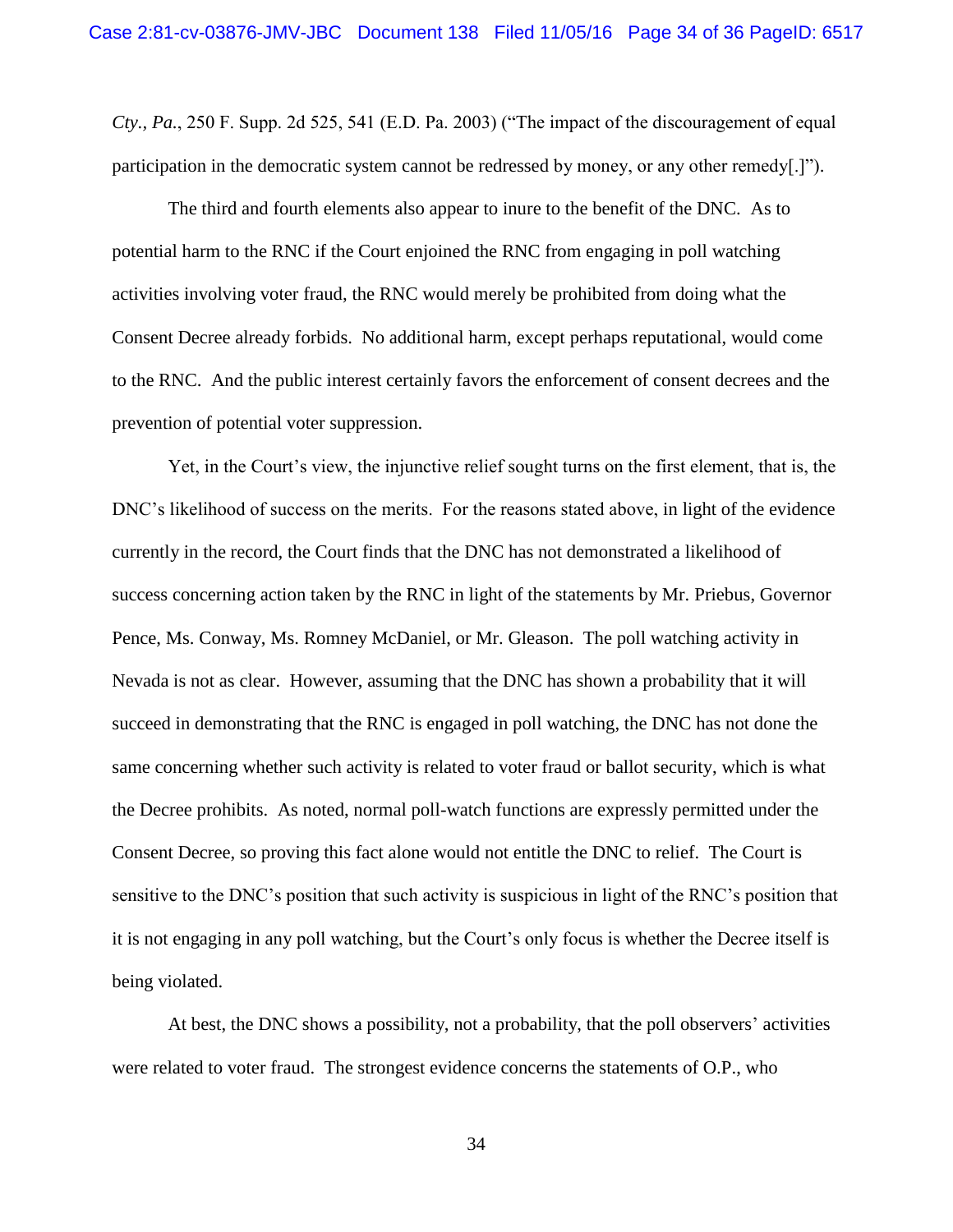allegedly gave potential voters materially wrong information on four occasions. Even this evidence, however, turns on O.P.'s intent when she provided the erroneous advice – did she do so intentionally or was she unintentionally mistaken? More importantly, even if O.P.'s statements were intentionally misleading, the Court is unable to infer an overarching program based on the actions of one person. Outside of the O.P. examples, the DNC's submissions on activities related to potential voter fraud are scant. K.H. reportedly filled out an incident report, but the Court would have to speculate as to whether the report related to alleged voter fraud. Critically, three observers who indicated that they worked for the RNC did not engage in any activities that could be deemed related to ballet security or voter fraud. As a result, the DNC has not demonstrated a probability of success on the critical issue – a program related to voter fraud – and its motion for injunctive relief is denied.

For similar reasons, the DNC's motion for contempt also fails. Regarding contempt, a "plaintiff has a heavy burden to show a defendant guilty of civil contempt." *Quinter v. Volkswagen of Am.*, 676 F.2d 969, 974 (3d Cir. 1982) (quoting *Fox v. Capital Co.*, 96 F.2d 684, 686 (3d Cir. 1938)). "To prove civil contempt the court must find that (1) a valid court order existed, (2) the defendant had knowledge of the order, and (3) the defendant disobeyed the order." *Harris v. City of Philadelphia*, 47 F.3d 1311, 1326 (3d Cir. 1995). "Those elements must be proven by 'clear and convincing' evidence, and ambiguities must be resolved in favor of the party charged with contempt." *John T. ex rel. Paul T. v. Del. Cty. Intermediate Unit*, 318 F.3d 545, 552 (3d Cir. 2003). "Substantial compliance with a court order is a defense to an action for civil contempt." *Robin Woods Inc. v. Woods*, 28 F.3d 396, 399 (3d Cir. 1994) (quoting *General Signal Corp. v. Donallco, Inc.*, 787 F.2d 1376, 1379 (9th Cir.1986)). Because the DNC has not shown a reasonable likelihood of success on the merits, it, by definition, has not shown